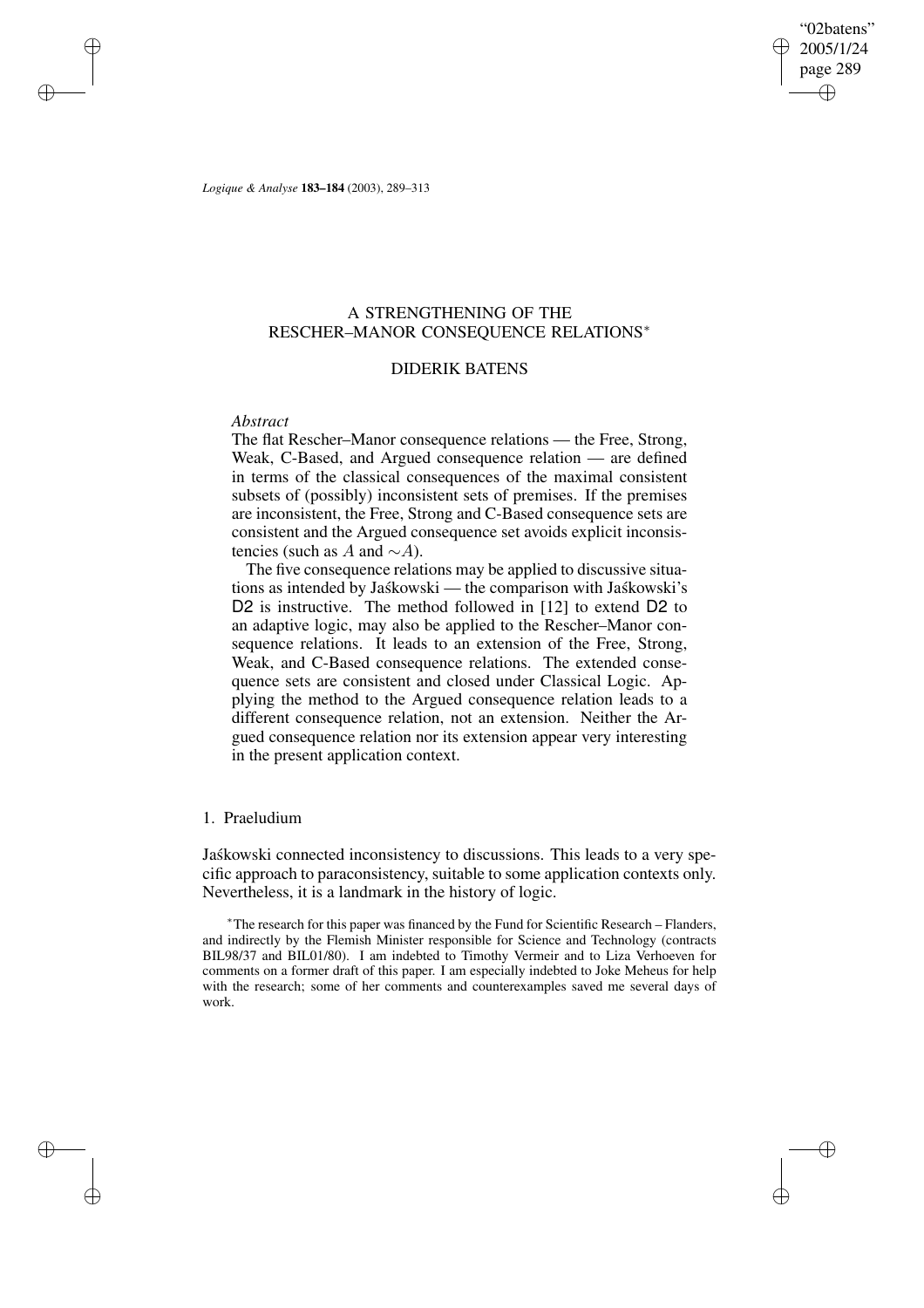## "02batens" 2005/1/24 page 290 ✐ ✐

✐

✐

#### 290 DIDERIK BATENS

Actually. I think it is more sensible to read Jaskowski as about meetings in which decisions are taken — departmental or faculty meetings provide a case in point that Jaskowski certainly was acquainted with.

In [12], Joke Meheus extends Jaskowski's approach. By building an adaptive logic AJ from Jaskowski's D2, she obtains a richer consequence set that has an appealing interpretation with respect to discussions. In view of earlier work it became clear to me that Meheus' result may be applied to extend the Rescher–Manor consequence relations — see Section 2 — and that these consequence relations as well as their extensions may sensibly sophisticate Jaskowski's analysis of discussions.

In good order, the upshot is this. First, the Rescher–Manor consequence relations may be characterized as adaptive logics extending D2. This enlightens our understanding of discussions. Here is a simple example: if someone who does not contradict you in the discussion, makes a statement that you agree to, there is no need for you to repeat that statement. This is easily understood in terms of Rescher–Manor consequence relations, but goes beyond Jaskowski's analysis. In other words, a discussion cannot be understood in terms of the statements made by the separate participants. It hasto be described in terms of the interactions between the participants, most importantly in terms of the consequences of the statements made by groups of participants that do not contradict each other. Next, Jaskowski's D2 as well as the Rescher–Manor consequence relations may be further extended in terms of Meheus' 'consistent core'. Even if two participants contradict each other at some point, they need not contradict each other at all points. Think about a departmental or faculty meeting. Notwithstanding fights about many points on the agenda, everyone may agree about other points and even about aspects of (or arguments relevant to) issues on which there is disagreement.

Even combining the approaches of Jaskowski, Rescher–Manor, and Meheus, one does not obtain an adequate analysis of discussions. This is why the present paper ends with some open problems. At least one of these problems seems to be adequately resolved by Liza Verhoeven's [19]. This concerns the point that participants in a discussion may change their position. On that analysis, the position of some participant cannot always be reduced to the conjunction of statements made by him or her, but needs to be calculated again whenever the participant's stand is changed. Again, a realistic analysis requires that inconsistency is taken to indicate a change in position.<sup>1</sup> Some participants do not like the Canossa road, others simply fail to realize

✐

✐

✐

<sup>1</sup> Unfortunately, Liza Verhoeven's approach is restricted to consistent interventions. This may be repaired, but a complication is involved. Any participant may be confused, but dialetheists may be serious in affirming an inconsistent position.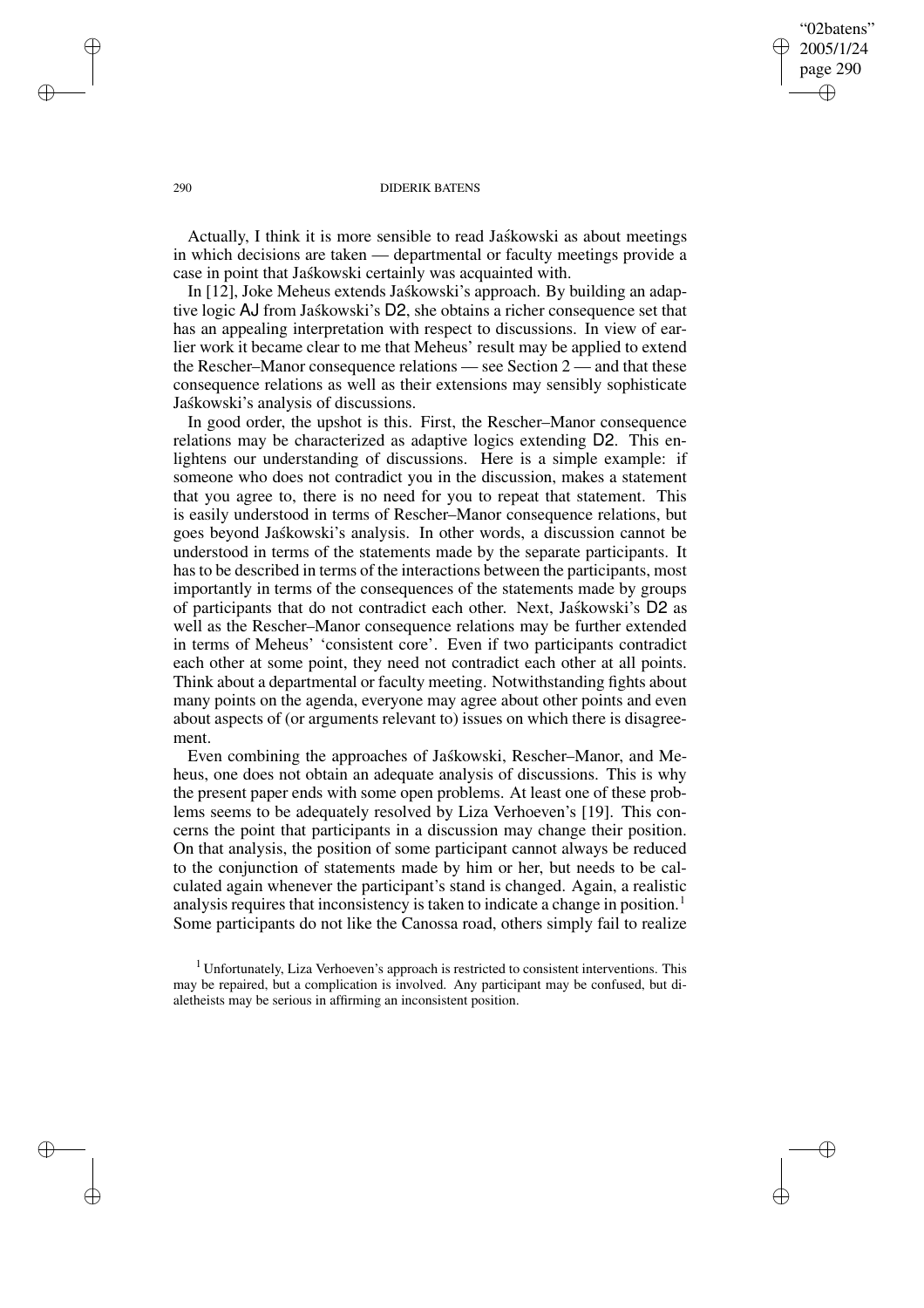✐

they changed their minds. That the latter are not very smart will not prevent other participants to rely on their support — meetings are fights about interests and (sometimes) about justice, not courses in logic.

### 2. *Aim of this Paper*

✐

✐

✐

✐

There are many approaches to handling inconsistency. Among the oldest ones are the Rescher–Manor consequence relations. The underlying idea is that inconsistent sets of sentences are divided into maximal consistent subsets — henceforth *MCS* — and that what 'follows' from the inconsistent set is defined in terms of the classical consequences of (a selection of) the *MCS*. Some consequence relations were implicitly present already in [14], and were articulated in [17]. Extensions and applications appeared in [15], [16], and elsewhere. Later, further consequence relations were defined within the same approach. Some of these are called "prioritized" because they depend on non-logical preferences. The others are called "flat". A survey and comparative study is presented in [8] and [9]. The present paper concentrates on the flat consequence relations: the Free, Strong, Argued, C-Based, and Weak consequence relation. The prioritized cases are studied in [20]; a generalization of them is presented in [18].

Unlike the usual (monotonic) paraconsistent logics — see for example [13] and [6] — and like inconsistency-adaptive logics — see for example [2] or [4] — the Rescher–Manor consequence relations do not invalidate rules of inference of classical logic (CL), but restrict their applications. They interpret a set of premises 'as consistently as possible.' This phrase is not unambiguous — the different Rescher–Manor consequence relations lead to different consequence sets (see Section 3) and most inconsistency-adaptive logics lead to still other consequence sets (see Section 8).

Even if the premise set  $\Gamma$  is inconsistent, its Free, Strong, and C-based consequence sets are consistent and closed under CL, and its Weak consequence set is in general inconsistent but never trivial. C-Based and Argued consequence relations (that are of more recent vintage than the others) are the outcome of attempts to extend the Strong consequence set in an intuitively justified way. The C-based consequence set of an inconsistent  $\Gamma$  is consistent and closed under CL, but intuitively justified applications seem to require multisets — see Section 3. The Argued consequence set of an inconsistent Γ avoids explicit inconsistencies (such as A and  $\sim$ A), but does not warrant consistency and is not closed under CL.

This raises the question whether the Strong consequence relation may be further extended in a sensible way, which warrants that the result is consistent and closed under CL. I shall show that it can be so extended. A further question is whether the other consequence relations may be extended along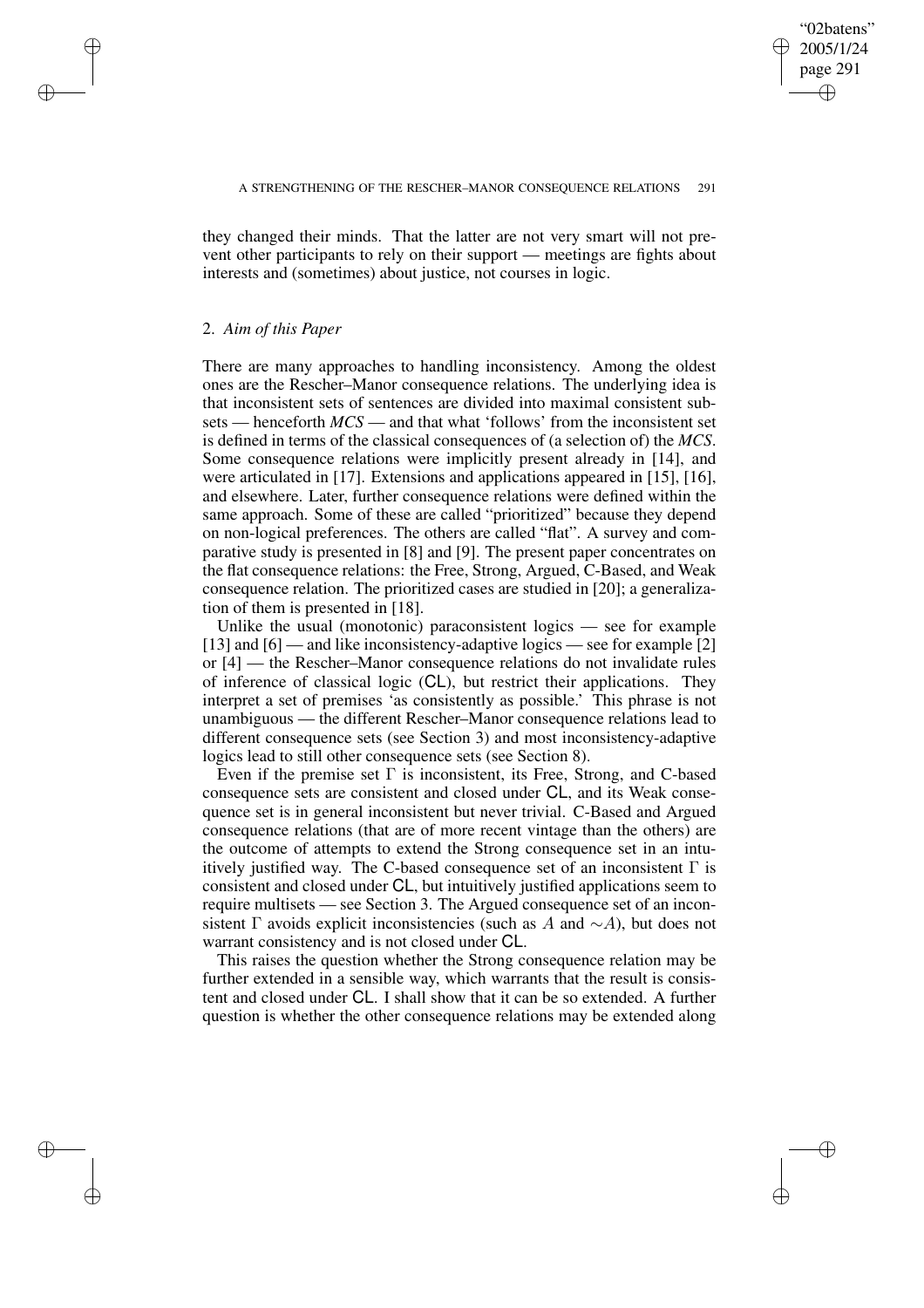## *"02batens" 2005/1/24 page 292* ✐ ✐

✐

✐

#### 292 DIDERIK BATENS

similar lines and with a sensible outcome as a result. I shall show that the answer to this question is positive as well, except for the Argued consequence relation.

The Rescher–Manor consequence relations are presented in Section 3. I concentrate on one specific application context: the statements made by participants in a discussion. Relying on ideas of Jaskowski, as presented in [11] and earlier publications in Polish, the application context is approached in modal terms. This leads to a characterization of the Rescher–Manor consequence relations as adaptive logics based on S5 — see Section 4. The Rescher–Manor approach leads to stronger consequence sets than Jaskowski's approach. However, in [12] an adaptive logic is studied that extends Jaskowski's D2 in an intuitively attractive way. The same method, and a similar intuitive justification, extends all but one of the Rescher–Manor consequence relations; the results are presented in Section 5. The outcome for the Argued consequence relation is studied in Section 6. Dynamic proof theories for the extended consequence relations are presented in Section 7. Section 8 contains some comments and open problems.

The results of the present paper are the outcome of research on adaptive logics (see [2]) and on the characterization of the flat Rescher–Manor consequence relations in terms of adaptive logics (see [3], [7], and [5]). The present paper is self-contained in that it does not presuppose any knowledge of adaptive logics. Still, it is useful for the reader to know that, semantically, adaptive logics select a subset of models in terms of the abnormalities verified by them — several examples follow.<sup>2</sup> The most fascinating aspect of adaptive logics is their dynamic proof theory. These too proceed in terms of abnormalities, as we shall see.

### 3. *Definitions of the Consequence Relations*

As expected,  $\Gamma_1$  is a *MCS* of the set of formulas  $\Gamma$  iff (i)  $\Gamma_1 \subseteq \Gamma$ , (ii)  $\Gamma_1 \nvdash_{CL}$  $\bot$ , and (iii) for all  $A \in \Gamma - \Gamma_1$ ,  $\Gamma_1 \cup \{A\} \vdash_{\text{CL}} \bot$ . If each member of Γ is self-inconsistent (for all  $A \in \Gamma$ ,  $A \vdash_{CL} \bot$ ), the set of *MCS* of  $\Gamma$  is empty. If Γ is consistent, the set of *MCS* of Γ is the singleton  $\{\Gamma\}$ . In all other cases, Γ has more than one *MCS*. Members of Γ that belong to all *MCS* of Γ are called *free* members of Γ. The *largest MCS* of Γ are those the cardinality of which is not smaller than the cardinality of any other *MCS* of Γ.

The flat Rescher–Manor consequence relations are easily defined:

*Definition*  $I: \Gamma \vdash_{Free} A$  *iff* A *is a* **CL**-consequence of the free members of  $\Gamma$ .

 $2$  The semantic selection mechanism was first introduced in [1].

✐

✐

✐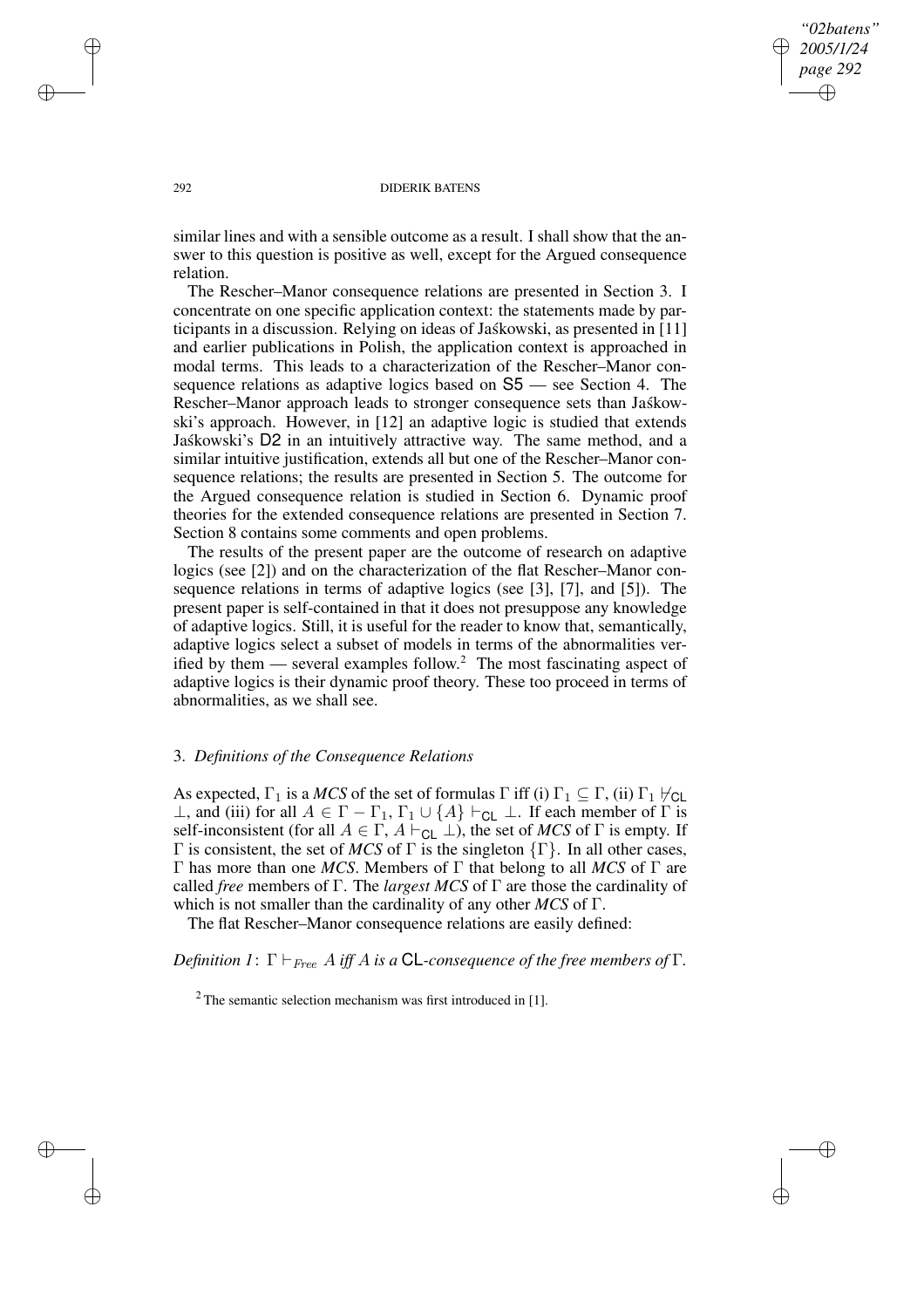"02batens" 2005/1/24 page 293 ✐ ✐

✐

✐

*Definition* 2:  $\Gamma \vdash_{Strong} A$  *iff* A *is a* **CL**-consequence of all MCS of  $\Gamma$ .

✐

✐

✐

✐

*Definition* 3:  $\Gamma \vdash_{Weak} A$  *iff* A *is a* **CL**-consequence of some MCS of  $\Gamma$ .

*Definition* 4:  $\Gamma \vdash_{C\text{-}Based} A$  *iff* A *is a* **CL**-consequence of all largest MCS *of* Γ*.*

*Definition* 5:  $\Gamma \vdash_{Argued} A$  *iff* A *is a* **CL**-consequence of some MCS of  $\Gamma$  *and* ∼A *is not a* CL*-consequence of any* MCS *of* Γ*.*

The set  $\{p \land q, \sim q, (p \lor \sim q) \supset s\}$  has two *MCS*,  $(p \lor \sim q) \supset s$  is a free member of it, and s is a Strong consequence of it. The set  $\{p \land q, \sim q \land q\}$  $(p \vee \neg q) \supset s$  has also two *MCS*, but has no free members, and s is not a Strong consequence of it. This illustrates that the consequence relations are very dependent on the formulation of the premises. In general, their suitable application contexts are those in which each premise has a different source — an *MCS* then represents a set of jointly consistent sources. An example of a suitable application is where each premise is the conjunction of the statements made by one participant in a discussion. I shall concentrate on this application in the sequel of this paper.

Where each member of  $\Gamma$  represents a participant, a consistent subset of  $\Gamma$ represents a *consistent subgroup* (a group of participants whose statements form a consistent set). An *MCS* represents a maximal consistent subgroup. Inconsistent members of  $\Gamma$  represent participants that contradict themselves, and free members of Γ represent 'safe' participants: those that do not contradict any consistent subgroup. There is nothing wrong with the fact that some participants belong to several (or even all) maximal consistent subgroups. In discussions (or meetings) where the participants are rather autonomous, it is customary that some participants do not contradict any of several parties that contradict each other. Maybe the participant does not hold any view on the subject of dispute, or considers it unimportant.

Given this setting, it seems sensible to say that something is stated *by* a consistent subgroup: the statement is made by a participant that belongs to the consistent subgroup, and hence is not contradicted by any other member of that subgroup. In this sense, a *MCS* is stated by a maximal consistent subgroup.

Let us now turn to the consequence relations. The Free consequences follow from statements made by the safe participants, and hence from statements made by all maximal consistent subgroups. Anybody may be taken to agree about these. There is also agreement on the Strong consequences: each maximal consistent subgroup makes statements from which they follow. Two different forms of agreement surface here. The Free consequences follow from *statements* made by any maximal consistent subgroup and hence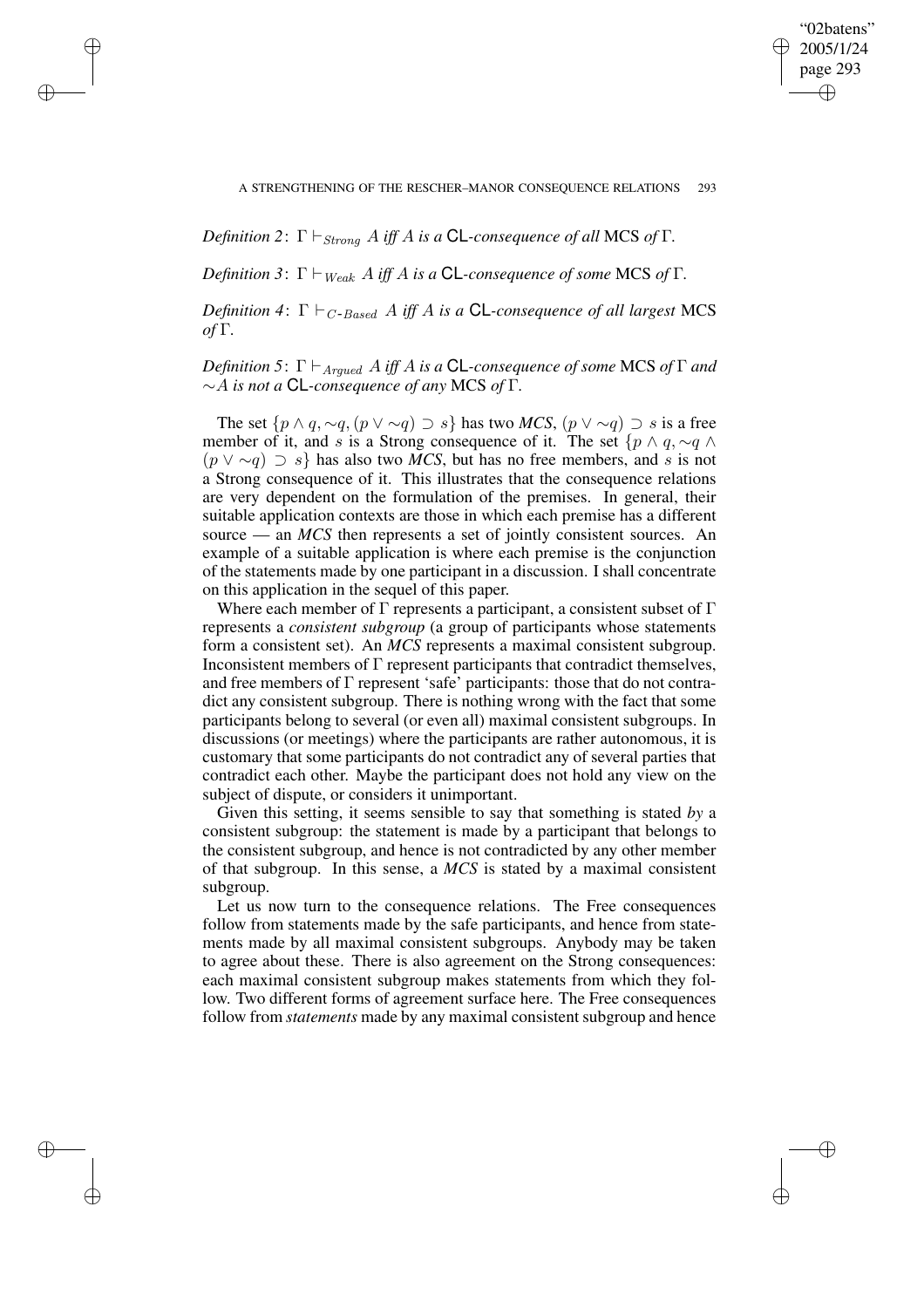"02batens" 2005/1/24 page 294 ✐ ✐

✐

✐

#### 294 DIDERIK BATENS

not contradicted by any consistent subgroup. The Strong consequences are agreed upon by all consistent subgroups, but each consistent subgroup may have a different *argument* for them.

The C-based consequences are agreed upon by the maximal consistent subgroups that are not outnumbered by any other maximal consistent subgroup. A few remarks are in place here. First, the agreement is at the level of the consequences, not at the level of the arguments — compare the two forms of agreement mentioned in the previous paragraph. Next, the C-based consequence relation is more naturally applied to multisets than to sets. Multisets are like sets except in that it matters how many times a member belongs to the multiset. Thus the multisets  $\{p, \sim p\}$ ,  $\{p, p, \sim p\}$  and  $\{p, \sim p, \sim p\}$  are all different and have different C-based consequences. For the other consequence relations, it does not matter whether one considers sets or multisets. Finally, even in terms of multisets, C-based consequences do not necessarily represent a basis for democratic decision. If ninety-eight participants are isolated, a two-member consistent subgroup determines the C-based consequences. In the sequel, I shall disregard multisets, leaving their rather obvious incorporation to the reader.

The Weak consequences follow from the statements made by some consistent subgroup. They represent viewpoints that are defended in the discussion. These viewpoints are maintained by a consistent subgroup, but are possibly contradicted by another consistent subgroup.

Argued consequences seem the least interesting with respect to the present application context — and apparently with respect to all application contexts. They represent viewpoints upheld by a consistent subgroup and not contradicted by any other consistent subgroup. To see that this does not correspond to anything much fascinating, consider a 'discussion' between two participants, one claiming p and the other claiming  $\sim p$ . In this case, all of  $p \vee A$ ,  $p \vee \neg A$ ,  $\sim p \vee A$ , and  $\sim p \vee \neg A$  are Argued consequences for any logically contingent A. So, the Argued consequence relation seems to be a half-hearted halfway house between Strong and Weak consequences. The concept behind the Argued consequence relation is obviously clear. Yet, the reasons for considering it as attractive seem to apply even more strongly to the extension of the Strong consequence relation presented in Section 5. Moreover, the latter provides a consequence set that is consistent and closed under CL, and has a straightforward intuitive interpretation.

# 4. *Enters Modal Logic*

Long before Nicholas Rescher started working on this problem, Jaskowski had devised an approach to discussions. He interprets the set of premises Γ in modal terms, viz. as  $\Gamma^{\diamondsuit} = \{ \diamondsuit A \mid A \in \Gamma \}$ . Today one would say

✐

✐

✐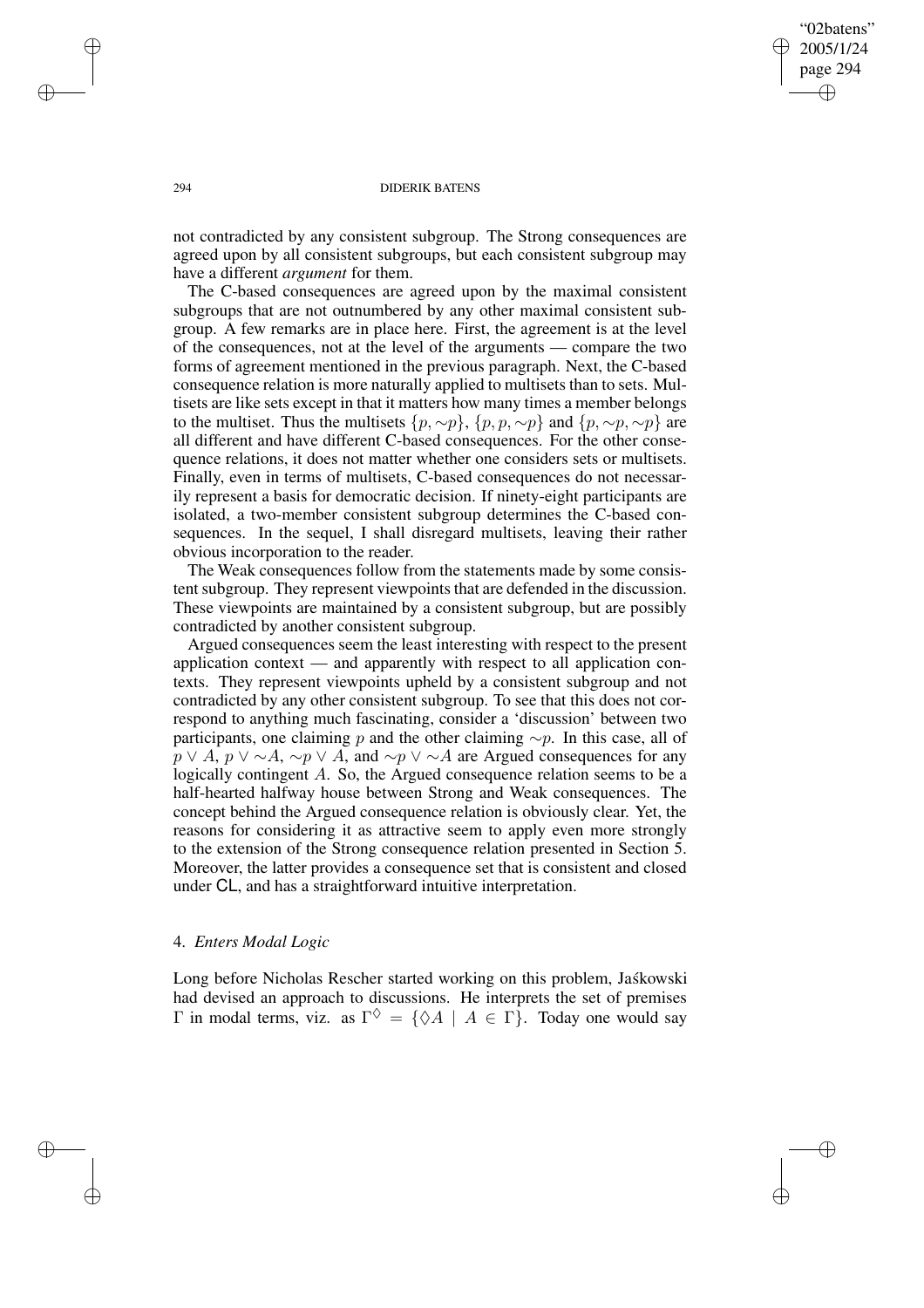✐

that a possible world represents a viewpoint, the view of a participant in the discussion. Jaskowski defines his D2 as follows:

 $\Gamma \vdash_{\textsf{D2}} A =_{df} \Gamma^{\diamondsuit} \vdash_{\textsf{S5}} \diamondsuit A.$ 

✐

✐

✐

✐

As  $\Diamond (p \land \neg p) \vdash_{\mathsf{S5}} \Diamond q$ , we have  $p \land \neg p \vdash_{\mathsf{D2}} q$ . Nevertheless, D2 is a paraconsistent logic (p,  $\sim p \nvDash_{D2} q$ ) because it is non-adjunctive (p,  $\sim p \nvDash_{D2}$  $p \wedge \sim p$ ).

As I need to choose a S5-semantics, let us settle on a usual worlds semantics: a model M is a quadruple  $\langle W, D, Q, V \rangle$  in which W is a set of 'worlds', the domain D is a set, the function Q selects for each world  $w \in W$  a subset of  $D$  as its domain, and the assignment  $V$  interprets the non-logical constants as usually (see [10, Ch. 10] for details). Such a model verifies  $A$  iff  $V(A, w) = 1$  for all  $w \in W$ .

All Rescher-Manor consequence relations avoid  $A \land ∼ A \vdash B$  because self-inconsistent premises are simply disregarded: they do not belong to any *MCS* of the premises. The S5-models that verify all consistent members of  $\Gamma^{\diamondsuit}$  will be called C-models of  $\Gamma^{\diamondsuit}$ . These may themselves be characterized as minimally abnormal models:<sup>3</sup>

*Definition* 6:  $Ab_{\Gamma}^{c}(M) = \{A \mid A \in \Gamma; M \not\models \Diamond A\}$ 

*Definition 7*: *A* S5*-model* M *is a* C*-model of* Γ ♦ *iff there is no* S5*-model*  $M'$  such that  $Ab^c_{\Gamma}(M') \subset Ab^c_{\Gamma}(M)$ .

Obviously, each  $\Gamma^{\diamondsuit}$  has C-models: there are S5-models such that, for every consistent  $A \in \Gamma$ ,  $V(A, w) = 1$  for some world w.

A central difference between Rescher's approach and Jaskowski's approach is that Jaskowski invalidates certain CL-rules (for example Adjunction and Disjunctive Syllogism), whereas Rescher restricts their applications.<sup>4</sup> For example, Rescher–Manor consequence relations allow for applications of Adjunction, Disjunctive Syllogism, etc., provided the rule is applied to formulas that follow from a specific set of *MCS* of the premises. To express this in terms of the S5-semantics, we need to make a selection of the C-models of  $\Gamma^\Diamond$ .

Where  $W$  is the set of closed formulas (wffs) of the non-modal language, a world w of a model will be said to verify  $\Delta \subseteq W$  iff  $V(A, w) = 1$  for

 $3$ I shall need several kinds of abnormal parts of models and sets of premises. They will be distinguished by subscripts and superscripts. The adaptive logics presented here are not in the standard from of [4]; I return to this in Section 8.

<sup>4</sup> Rescher never presented a proof theory. The claim in the text is obvious for simple and perspicuous examples, but also holds for the dynamic proof theories presented in [3] and [7].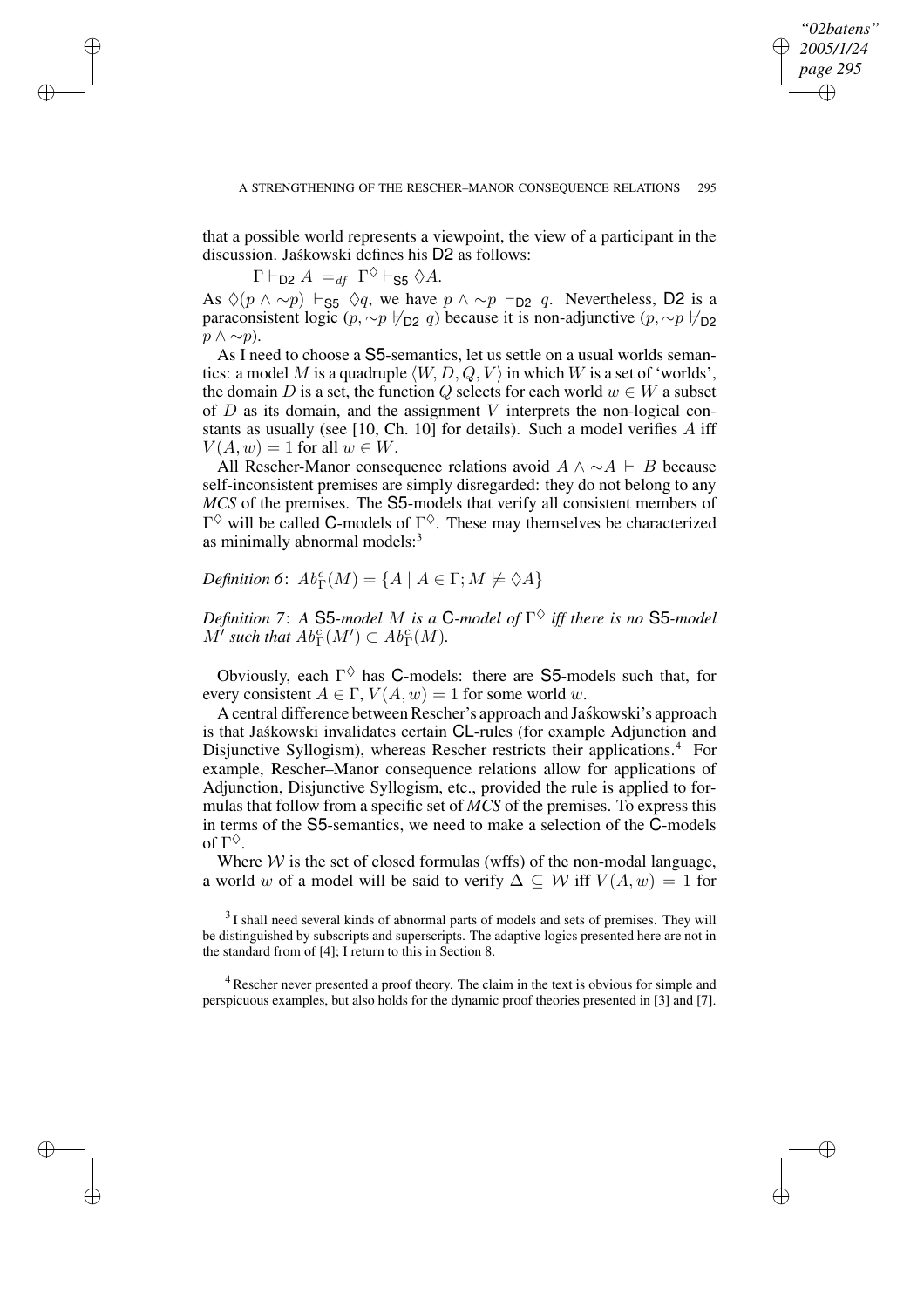✐

#### 296 DIDERIK BATENS

all  $A \in \Delta$ . The minimally abnormal worlds with respect to  $\Gamma$  are defined as follows:

*Definition* 8:  $Ab_{\Gamma}(w) = \{A \in \Gamma \mid w \text{ does not verify } A\}.$ 

*Definition 9*: *A world* w *of a* S5*-model* M *is minimally abnormal with respect* to  $\Gamma$  *iff no world*  $w'$  *of any* S5*-model*  $M'$  *is such that*  $Ab_{\Gamma}(w') \subset$  $\dot{A}b_{\Gamma}(w)$ .

Definition 10: A  ${\mathsf C}$ -model  $M$  of  $\Gamma^\diamondsuit$  is a  ${\mathsf M}$ A-model of  $\Gamma^\diamondsuit$  iff all worlds of  $M$ *are minimally abnormal with respect to* Γ*.*

*Lemma 1*: M *is a* MA*-model of* Γ ♦ *iff each world of* M *verifies a* MCS *of* Γ*.*

*Proof.* For the left–right direction, consider a world w of a S5-model M for which  $\Delta \supset \{A \mid A \in \Gamma; w \text{ verifies } A\}$  is a *MCS* of  $\Gamma$ . There obviously is a S5-model M' of  $\Gamma$  in which some world w' verifies  $\Delta$ . Hence,  $Ab_{\Gamma}(w') \subset Ab_{\Gamma}(w)$ , and M is not a MA-model of  $\Gamma^{\diamondsuit}$ . The right-left direction is obvious.

As any *MCS* of  $\Gamma$  is consistent, any  $\Gamma^{\diamondsuit}$  has MA-models.

From the MA-models of  $\Gamma^{\diamondsuit}$  we define the RM-models of  $\Gamma^{\diamondsuit}$  in terms of their abnormal parts with respect to the possibility of conjunctions of premises:

*Definition*  $11: Ab_{\Gamma}^{\wedge}(M) = \{ \{A_1, \ldots, A_n\} \mid n > 1; A_1, \ldots, A_n \in \Gamma; M \not\models \emptyset \}$  $\Diamond (A_1 \wedge \ldots \wedge A_n)$ .

Definition 12:  $M$  is a  $\mathsf{RM}\text{-}$ model of  $\Gamma^\diamondsuit$  iff it is a  $\mathsf{MA}\text{-}$ model of  $\Gamma^\diamondsuit$  and there is no MA-model  $M'$  of  $\Gamma^\diamondsuit$  such that  $Ab_{\Gamma}^{\wedge}(M') \subset Ab_{\Gamma}^{\wedge}(M)$ .

In other words, a S5-model M is a RM-model of  $\Gamma^{\diamondsuit}$  iff all its worlds are minimally abnormal with respect to  $\Gamma$  and the model itself is minimally abnormal with respect to the possibility of conjunctions of members of Γ.

*Theorem 1*: M *is a* RM*-model of* Γ ♦ *iff each world of* M *verifies a* MCS *of* Γ *and each* MCS *of* Γ *is verified by some world of* M*.*

*Proof.* Let M and M' be MA-models of  $\Gamma^{\diamondsuit}$ , whence by Lemma 1 every world of both M and  $M'$  verifies some MCS of Γ. Moreover, let every *MCS* of Γ be verified by some world of M whereas some *MCS* of Γ are not

✐

✐

✐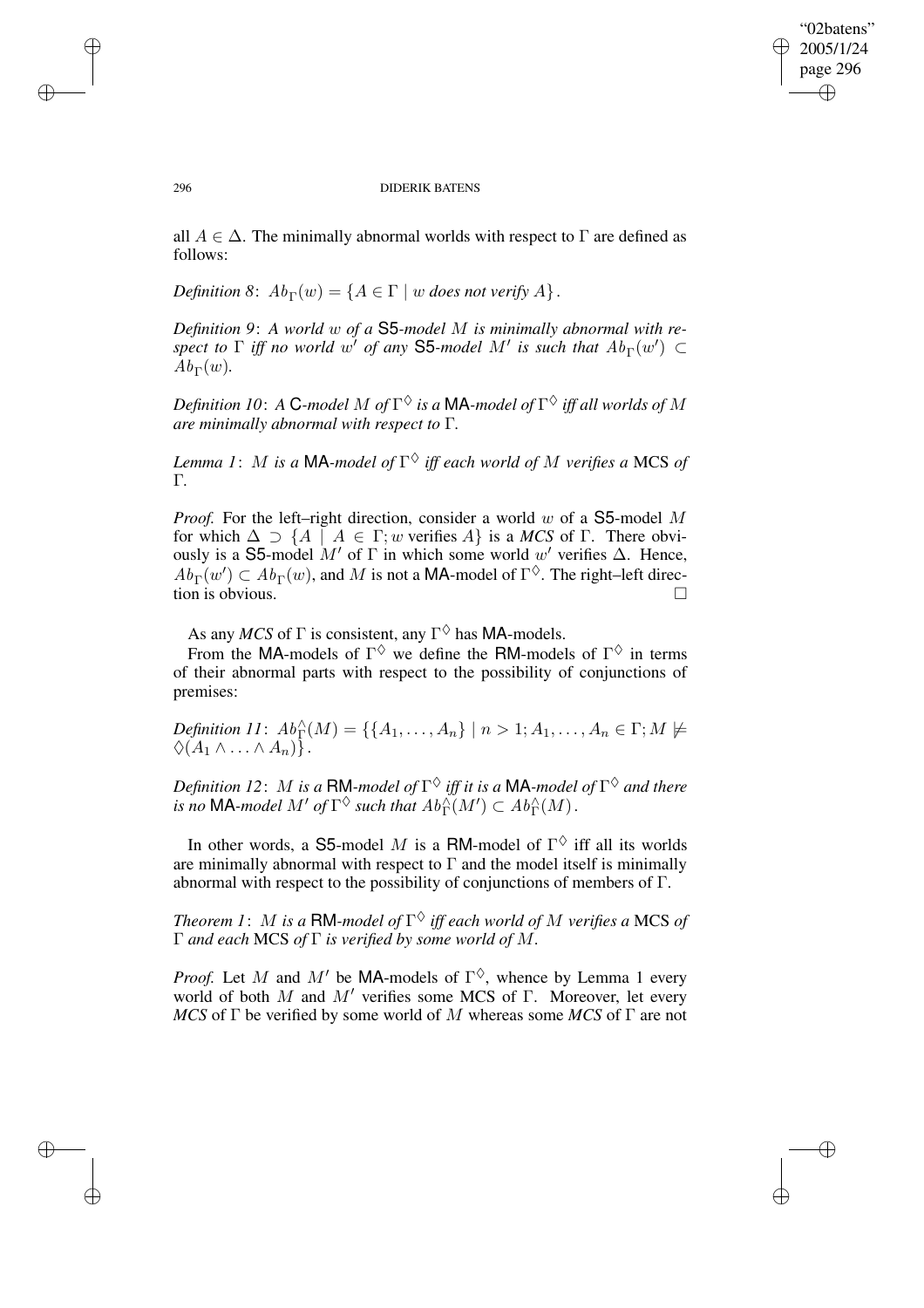✐

A STRENGTHENING OF THE RESCHER–MANOR CONSEQUENCE RELATIONS 297

verified by any world of M'. It is easily seen that  $Ab^{\wedge}_{\Gamma}(M)$  is the set of all inconsistent  $\{A_1, \ldots, A_n\} \subset \Gamma$ , whereas  $Ab_{\Gamma}^{\wedge}(M')$  comprises the same subsets of  $\Gamma$  as well as the *MCS* of  $\Gamma$  that are not verified by any world of  $M'$ . The right–left direction is again obvious.

It is obvious in view of the theorem that each  $\Gamma^{\Diamond}$  has RM-models. Moreover, as each world that verifies a *MCS* of Γ, verifies all its consequences, Theorem 1 together with Definitions 2, 3 and 5 give us:

*Theorem* 2:  $\Gamma \vdash_{Weak} A \text{ iff } \Gamma^{\diamondsuit} \models_{\mathsf{RM}} \diamondsuit A$ <sup>5</sup>

✐

✐

✐

✐

 $Theorem 3: \Gamma \vdash_{Argued} A \text{ iff } \Gamma^{\diamondsuit} \models_{\mathsf{RM}} \diamondsuit A \text{ and } \Gamma^{\diamondsuit} \not\models_{\mathsf{RM}} \diamondsuit \sim A.$ 

*Theorem* 4:  $\Gamma \vdash_{Strong} A$  *iff*  $\Gamma^{\diamondsuit} \models_{\mathsf{RM}} \Box A$ *.* 

As all Strong consequences of  $\Gamma$  are verified by all worlds that verify a *MCS* of Γ, the proof of the following theorem is obvious:

*Theorem* 5:  $\Gamma \vdash_{Strong} A$  *iff*  $\Gamma^{\diamondsuit} \models_{\mathsf{MA}} \Box A$ *.* 

The two other consequence relations require special treatment. The Cbased consequence relation is most easily incorporated by introducing a special (but simple) modality  $\Box_{\Gamma}$  (where  $\Gamma \subset \mathcal{W}$ ). Let  $\#(w, \Gamma)$  be the cardinality of the set of members of  $\Gamma$  verified by w, and let  $w \in m(\Gamma)$  iff there is no  $w' \in W$  such that  $\#(w', \Gamma) > \#(w, \Gamma)$ . Extend the S5-semantics with the clause:

$$
V(\Box_{\Gamma} A, w) = 1 \text{ iff } V(A, w') = 1 \text{ for all } w' \in m(\Gamma)
$$

*Theorem* 6:  $\Gamma \vdash_{C\text{-}based } A \text{ iff } \Gamma^{\diamondsuit} \models_{\textsf{RM}} \Box_{\Gamma} A$ .

For the Free consequence relation, we need a different selection of the models. First we define the abnormal part of  $\Gamma$  — it obviously is the set of non-free members of Γ:

*Definition* 13:  $Ab_F(\Gamma) = \{A \mid A \in \Gamma; \text{ for some } B_1, \ldots, B_n \in \Gamma : B_1, \ldots,$  $B_n \nvDash_{\mathsf{CL}} \bot$  and  $A, B_1, \ldots, B_n \vdash_{\mathsf{CL}} \bot$ 

Next, we define the abnormal part of the models with respect to the necessity of members of Γ:

<sup>5</sup>  $\Gamma^{\lozenge} \models_{\mathsf{RM}} \lozenge A$  is obviously short for: all **RM**-models of  $\Gamma^{\lozenge}$  verify  $\lozenge A$ .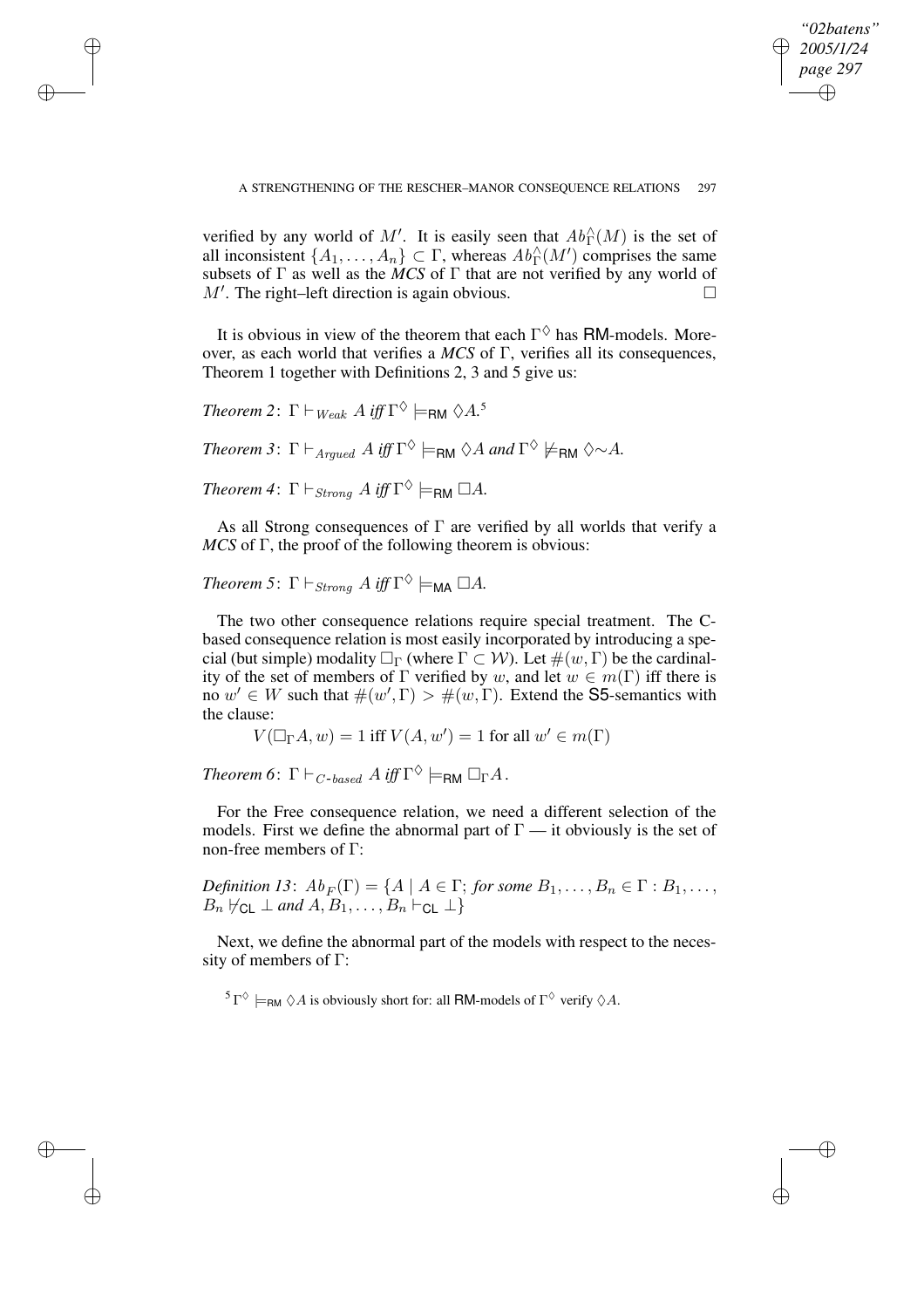✐

298 DIDERIK BATENS

*Definition* 14:  $Ab_{\Gamma}^{\square}(M) = \{A \mid A \in \Gamma; M \not\models \square A\}$ 

Definition 15:  $M$  is a  $\mathsf{F}\text{-}$ model of  $\Gamma^\Diamond$  iff  $M$  is a  $\mathsf{C}\text{-}$ model of  $\Gamma^\Diamond$  and  $Ab_\Gamma^\Box(M)$  $=$   $Ab_F(\Gamma)$ .

The F-models of  $\Gamma^{\lozenge}$  are all S5-models that verify  $\lozenge A$  for all  $A \in \Gamma$  and  $\Box A$  for all A that are free members of  $\Gamma$ . So, it is obvious that any  $\Gamma^{\diamondsuit}$  has F-models, and that:<sup>6</sup>

*Theorem* 7:  $\Gamma \vdash_{Free} A$  *iff*  $\Gamma^{\diamondsuit} \models_{\mathsf{F}} \Box A$ *.* 

Having defined all Rescher–Manor consequence relations in terms of S5, I now move on to the promised extensions. I shall start with the motivation that leads to the extensions.

### 5. *The Extensions*

In this section I disregard Argued consequences altogether, postponing the discussion of their 'extension' to Section 6.

Suppose that a participant in a discussion states  $p \land q$ , that p is contradicted by another participant stating, for example,  $\sim p \land r$ , but that q is not contradicted by any participant. As some consistent participant stated  $p \wedge q$ , and no participant contradicted  $q$ , it seems sensible to conclude that all participants implicitly agree on q.

The underlying idea is that, in a discussion, one should contradict statements one does not agree about. The fact that one contradicts another participant at one point, does obviously not entail that one disagrees at all points. Of course, some participants may consider a statement as unimportant, and for this reason not contradict it. But this situation is similar to a case where some participants defend a viewpoint they do not subscribe to. The aim of the present paper does not (and cannot) relate to the convictions of the participants, but to the statements they make (or implicitly support) during the discussion.

Handling implicit agreement is somewhat touchy. As any premise is a conjunction of the statements made by a single participant, the participant who stated  $p \wedge q$  may have stated p and q separately, but may also have stated their conjunction. In the latter case, the participant can only be said to have stated  $q$  implicitly:  $q$  is derivable from the statement made. But then,

<sup>6</sup> A world of a F-model of  $\Gamma^{\diamondsuit}$  need not verify a *MCS* of  $\Gamma$ . Hence, if  $\Gamma$  has no free members, only S5-valid formulas are necessary in some F-models of  $\Gamma^{\diamond}$ .

✐

✐

✐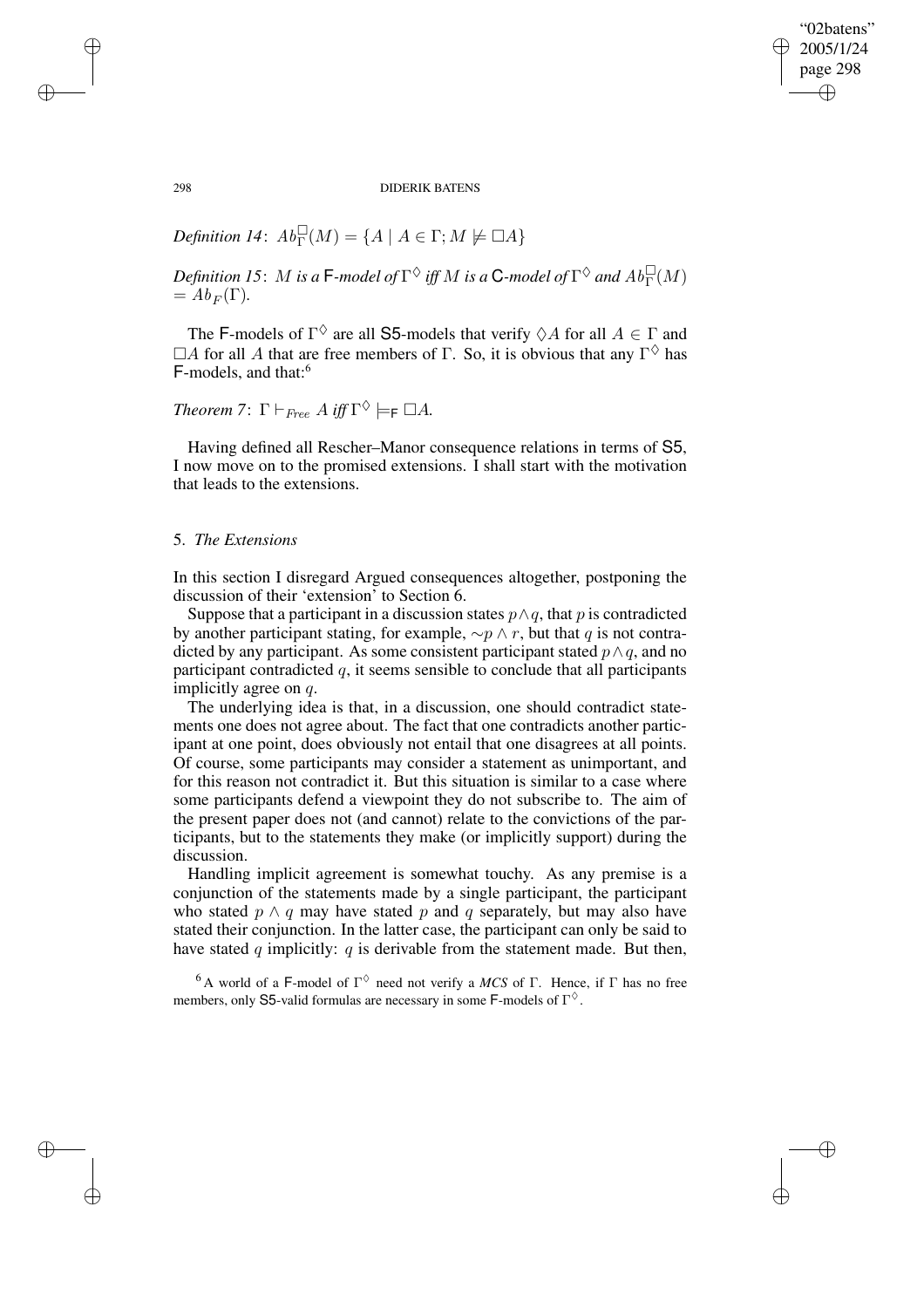*"02batens" 2005/1/24 page 299*

✐

✐

✐

✐

the participant also implicitly stated  $p \vee r$ . I supposed that some participants contradicted p. If every participant implicitly agrees to  $p \vee r$  (because no participant contradicted it), then the participants that contradict  $p$  implicitly agree to r. But by the same reasoning they implicitly agree to  $\sim r$ .

✐

✐

✐

✐

There is an obvious solution to this problem (and it is well known from adaptive logics). The point is (i) that one should not concentrate on implicit agreements, but on explicit disagreements, (ii) that disagreements may be 'connected', and (iii) that one should express these connections in terms of the simplest formulas that cause the disagreements. Let me explain.

There is disagreement about p if both  $\Diamond p$  and  $\Diamond \sim p$  are derivable from the consistent members of  $\Gamma^{\diamondsuit}$ . Suppose, however, that some participant states p, another q, and a third  $\sim p \vee \sim q$ . From  $\Diamond p, \Diamond q, \Diamond (\sim p \vee \sim q)$  follows ( $\Diamond p \wedge q$ )  $\Diamond \sim p$ )  $\lor (\Diamond q \land \Diamond \sim q)$ , whereas neither disjunct follows. This is what I meant by a connected disagreement.

Consider the connected disagreement  $(\Diamond (p \land q) \land \Diamond \sim (p \land q)) \lor (\Diamond (r \lor q))$ s)  $\land \Diamond \sim (r \lor s)$ . It is easily seen that this entails a connected disagreement in terms of simpler formulas:  $(\Diamond p \land \Diamond \sim p) \lor (\Diamond q \land \Diamond \sim q) \lor (\Diamond r \land \Diamond \sim q)$  $\Diamond \sim r$ )  $\lor$  ( $\Diamond s \land \Diamond \sim s$ ). This disjunction will be called a disjunction of abnormalities, and will be abbreviated by  $Dab(p, q, r, s)$ . To be more precise, a Dab-formula (disjunction of abnormalities) is a disjunction of formulas of the form ∃(♦A ∧ ♦∼A) in which A is a *primitive formula* (a formula containing no logical symbol except for identity) and ∃ abbreviates an existential quantifier over every formula free in A. In the expression  $Dab(A_1, \ldots, A_n)$ , the A<sup>i</sup> are called the *factors* of the Dab-formula.

For people not acquainted with adaptive logics, the following example will clarify the complication required by the predicative case.

Example 1. Let  $\Gamma = \{(\forall x)(Px \lor Qx), (\exists x)(\sim Px \land \sim Qx)\}.$  The *MCS* are  $\{(\forall x)(Px \lor Qx)\}\$ and  $\{(\exists x)(\sim Px \land \sim Qx)\}\$ . There are no closed formulas  $A_1, \ldots, A_n$  such that  $\Gamma^{\diamondsuit} \vdash_{\mathsf{S5}} Dab\{A_1, \ldots, A_n\}$ . However, there are open such formulas. Indeed  $\Gamma^{\diamondsuit} \vdash_{\mathsf{S5}} \mathit{Dab} \{Px, Qx\}$ , that is  $\Gamma^{\diamondsuit} \vdash_{\mathsf{S5}} (\exists x) (\diamondsuit P_x \wedge$  $\Diamond \sim P_x$ )  $\lor (\exists x)(\Diamond Q_x \land \Diamond \sim Q_x)$ .

As  $Dab(\Delta) \vdash_{\mathsf{S5}} Dab(\Delta \cup \Theta)$  (where  $\Delta$  and  $\Theta$  are finite sets), the derivability of a Dab-formula from the consistent members of  $\Gamma^{\diamondsuit}$  does not warrant a connected disagreement about all factors of the  $Dab$ -formula. This is why one needs to concentrate on the *minimal* Dab-*consequences of* Γ ♦.

*Definition 16:*  $Dab(\Delta)$  *is a minimal Dab-consequence of*  $\Gamma^{\diamondsuit}$  *iff*  $\Gamma^{\diamondsuit} \vdash_{\mathsf{S5}}$  $Dab(\Delta)$  and there is no  $\Theta \subset \Delta$  such that  $\Gamma^{\lozenge} \vdash_{\mathsf{S5}} Dab(\Theta)$ .

The factors of the minimal  $Dab$ -consequences of  $\Gamma^{\diamondsuit}$  are all suspect: there is disagreement about at least one factor of every minimal  $Dab$ -consequence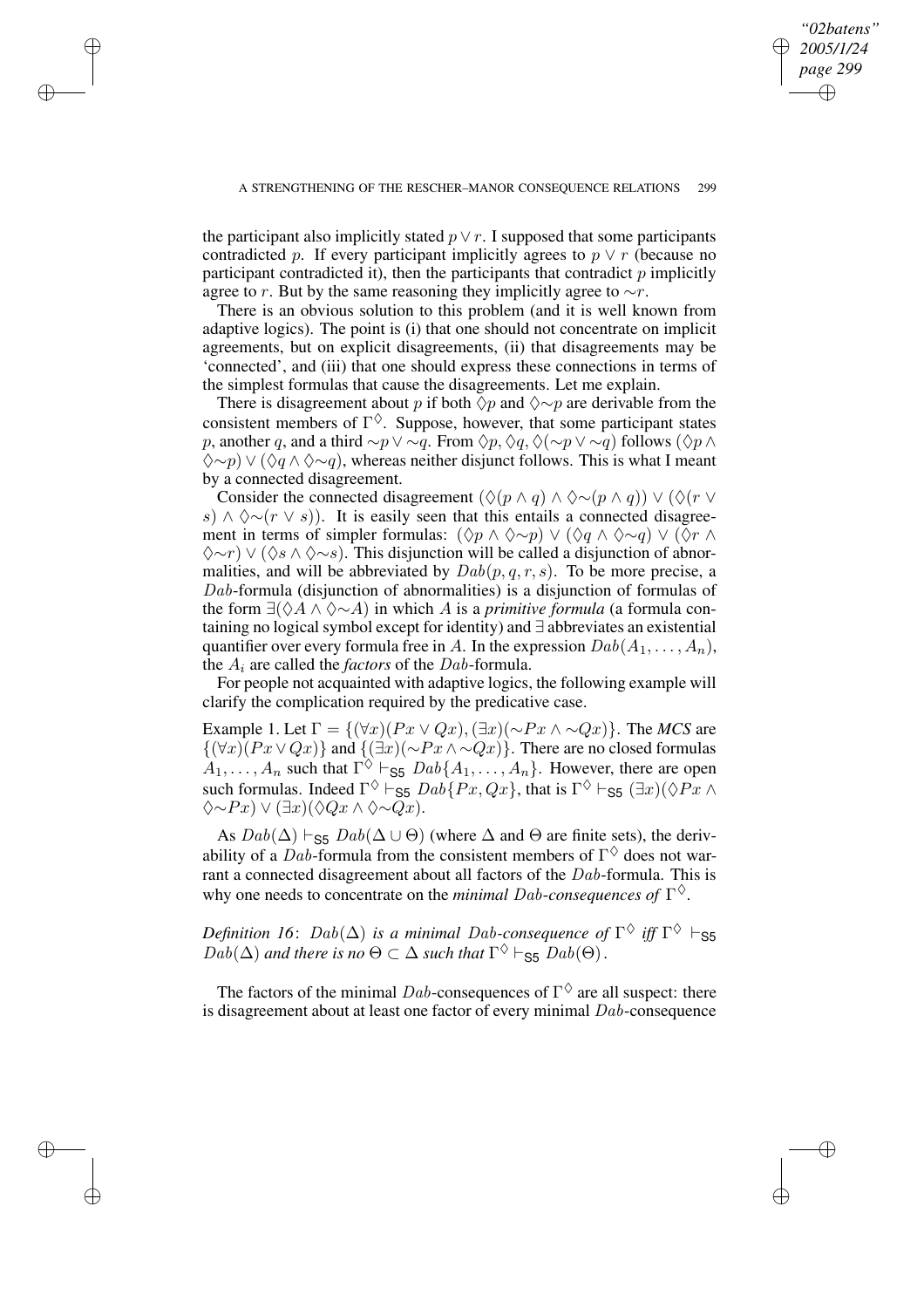## "02batens" 2005/1/24 page 300 ✐ ✐

✐

✐

#### 300 DIDERIK BATENS

of  $\Gamma^{\diamondsuit}$ , and it is not determined which one. In line with previous work, all these factors will be called *unreliable* (rather than suspect).

*Definition 17*: U(Γ)*, the set of formulas that are unreliable with respect to* Γ*, is the set of factors of the minimal* Dab*-consequences of* Γ ♦*.*

Remark that  $U(\Gamma) \subseteq \mathcal{F}^p$ , where  $\mathcal{F}^p$  is the set of primitive formulas. The same idea gives us the abnormal part of a model with respect to primitive formulas:

*Definition 18*:  $Ab_p(M) = \{A \in \mathcal{F}^p \mid M \models \exists (\Diamond A \land \Diamond \sim A)\}.$ 

We now select the models in which only unreliable primitive formulas behave abnormally:

*Definition 19: M is a*  $\mathsf{RM}^\star$ *-model of*  $\Gamma^\diamondsuit$  *iff it is a*  $\mathsf{RM}$ *-model of*  $\Gamma^\diamondsuit$  *and*  $\tilde{Ab_p}(M) \subseteq U(\Gamma)$ .

Definition 20:  $M$  is a  $\mathsf{F}^\star$ -model of  $\Gamma^\diamondsuit$  iff it is a  $\mathsf{F}\text{-}$ model of  $\Gamma^\diamondsuit$  and  $Ab_p(M)\subseteq$  $U(\Gamma)$ .

These definitions enable us to define the extended Rescher–Manor consequence relations:

 $Definition \ 21 \colon \Gamma \vdash_{Weak^{\star}} A \ iff \ \Gamma^{\diamondsuit} \models_{\mathsf{RM}^{\star}} \diamondsuit A$  *.* 

 $Definition$   $22$ :  $\Gamma \vdash_{Strong^{\star}} A$  *iff*  $\Gamma^{\diamondsuit} \models_{\mathsf{RM}^{\star}} \Box A$ .

*Definition* 23:  $\Gamma \vdash_{C\text{-}based^*} A \text{ iff } \Gamma^{\lozenge} \models_{\text{RM}^*} \Box_{\Gamma} A$ .

*Definition* 24:  $\Gamma \vdash_{Free^{\star}} A$  *iff*  $\Gamma^{\lozenge} \models_{\mathsf{F}^{\star}} \Box A$ .

Example 2. Let  $\Gamma = \{p \land q, \sim p \land (\sim q \lor r), s\}$ . The *MCS* of  $\Gamma$  are  $\{p \land q, s\}$ and  $\{\sim p \land (\sim q \lor r), s\}$  and  $U(\Gamma) = \{p\}$ . There are five kinds of worlds that verify one of the *MCS*. They may be characterized as follows with respect to the letters  $p, q, r$ , and  $s$ :

 $(1)$  p, q, r, s (2)  $p, q, \sim r, s$  $(3) \sim p, q, r, s$ (4)  $\sim p, \sim q, r, s$ (5)  $\sim p, \sim q, \sim r, s$ 

✐

✐

✐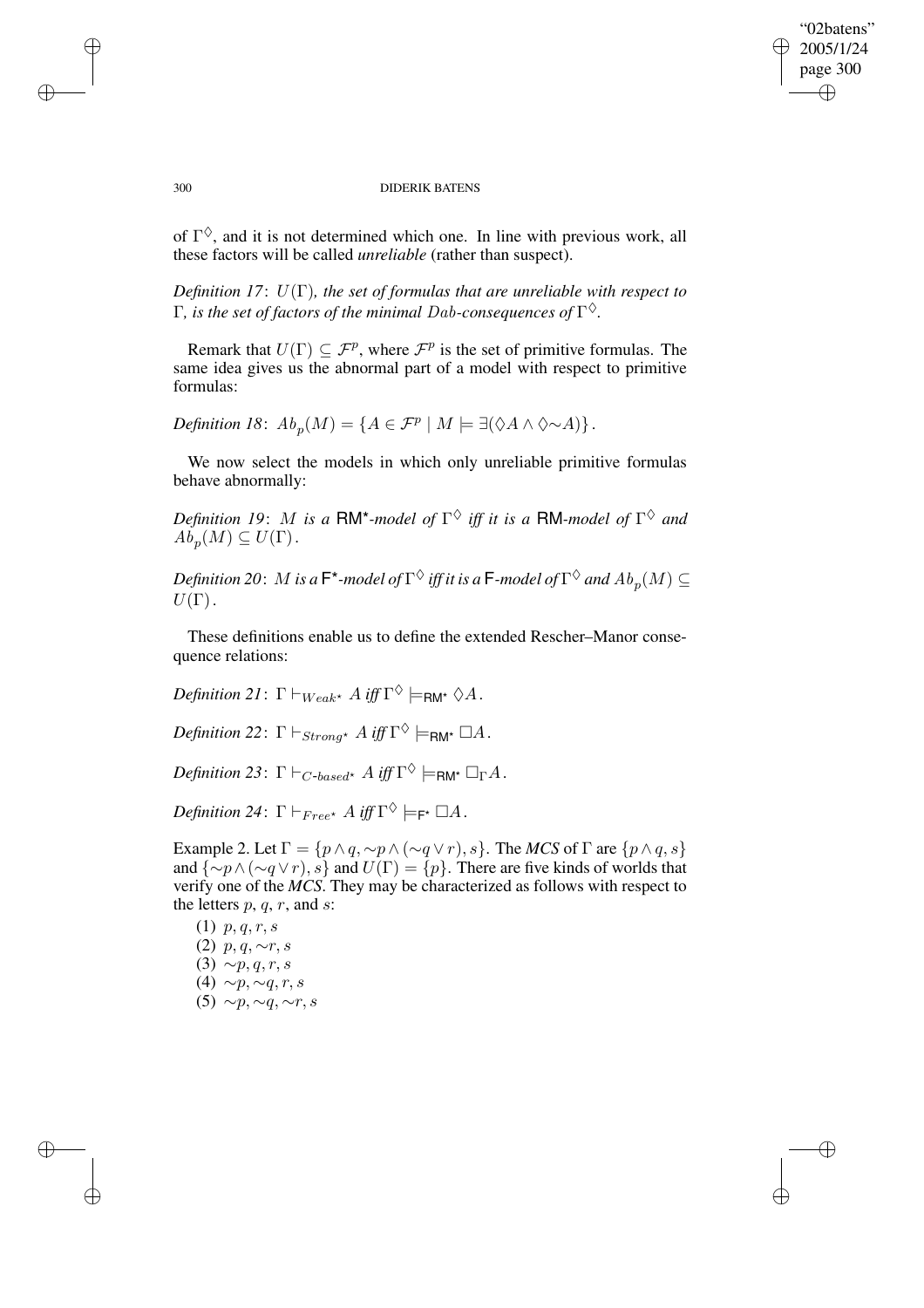Of each kind of worlds, some verify t and others  $\sim t$ , and similarly for all other (predicative) primitive formulas (that are independent of previously considered ones).

All RM-models of  $\Gamma^{\diamondsuit}$  have worlds of kinds 1 and/or 2 as well as worlds of kinds 3 and/or 4 and/or 5. It is easily seen that RM\*-models have only worlds of kinds 1 and 3. Indeed, these are the only models in which  $\overline{Ab}_p(\Gamma) \subseteq$  $U(\Gamma) = \{p\}$ . For any other primitive formula A, the RM\*-models of  $\Gamma$ verify either  $\Box A$  or  $\Box \sim A$ , and hence  $A \notin Ab_p(\Gamma)$ . As some of them verify A and others ∼A, neither of these formulasis verified by all RM\*-models of Γ.

Let  $Cn_{Free}(\Gamma) = \{A \mid \Gamma \vdash_{Free} A\}$ , and similarly for the other consequence relations.

*Theorem* 8: *For all*  $\Gamma$ *, Cn*<sub>Free</sub>\*( $\Gamma$ *), Cn*<sub>Strong</sub>\*( $\Gamma$ *), as well as Cn*<sub>C</sub>-based\*( $\Gamma$ ) *are consistent sets.*

*Proof.* The consequence sets comprise the formulas verified by all worlds of a set of S5-models. Hence they are consistent.

*Theorem* 9: *For all*  $\Gamma$ *, Cn*<sub>Free</sub>\*( $\Gamma$ *), Cn*<sub>Strong</sub>\*( $\Gamma$ *), as well as Cn*<sub>C-based</sub>\*( $\Gamma$ ) *are closed under* CL*.*

*Proof.* As for the previous theorem.

✐

✐

✐

✐

$$
\qquad \qquad \Box
$$

✐

✐

 $Theorem 10:$   $Cn_{Free}(\Gamma) \subseteq Cn_{Free}(\Gamma)$  *for all*  $\Gamma$ *, and*  $Cn_{Free}(\Gamma) \subset$ CnFree ? (Γ) *for some* Γ*. Similarly for the other extended consequence relations.*

*Proof.* That  $Cn_{Free}(\Gamma) \subseteq Cn_{Free^{\star}}(\Gamma)$  for all  $\Gamma$  is obvious in view of the fact that the F<sup>\*</sup>-models of  $\Gamma^{\diamondsuit}$  are a subset of the F-models of  $\Gamma^{\diamondsuit}$ . By the same reasoning,  $Cn_{Strong}(\Gamma) \subseteq Cn_{Strong^{\star}}(\Gamma)$ ,  $Cn_{Weak}(\Gamma) \subseteq Cn_{Weak^{\star}}(\Gamma)$ , and  $Cn_{C-based}(\Gamma) \subseteq \overset{\sim}{C}n_{C-based^{\star}}(\Gamma).$ 

Example 2 shows that the inclusions are strict for some  $\Gamma$ : q and r are elements of  $Cn_{Free^\star}(\Gamma)-Cn_{Free}(\Gamma),$   $Cn_{Strong^\star}(\Gamma)-Cn_{Strong}(\tilde{\Gamma}),$   $Cn_{Weak^\star}(\Gamma)$  $- Cn_{Weak}(\Gamma)$ , and  $Cn_{C-based^*}(\Gamma) - Cn_{C-based}(\Gamma)$ .

In Example 2, the RM<sup>\*</sup>-models of  $\Gamma$  are those for which  $Ab_p(\Gamma) = \{p\}.$ This derives from the fact that the only minimal  $Dab$ -consequence of  $\Gamma$  is  $\Diamond p \land \Diamond \sim p$ . It is instructive to consider an example in which there is a dependence between the abnormalities.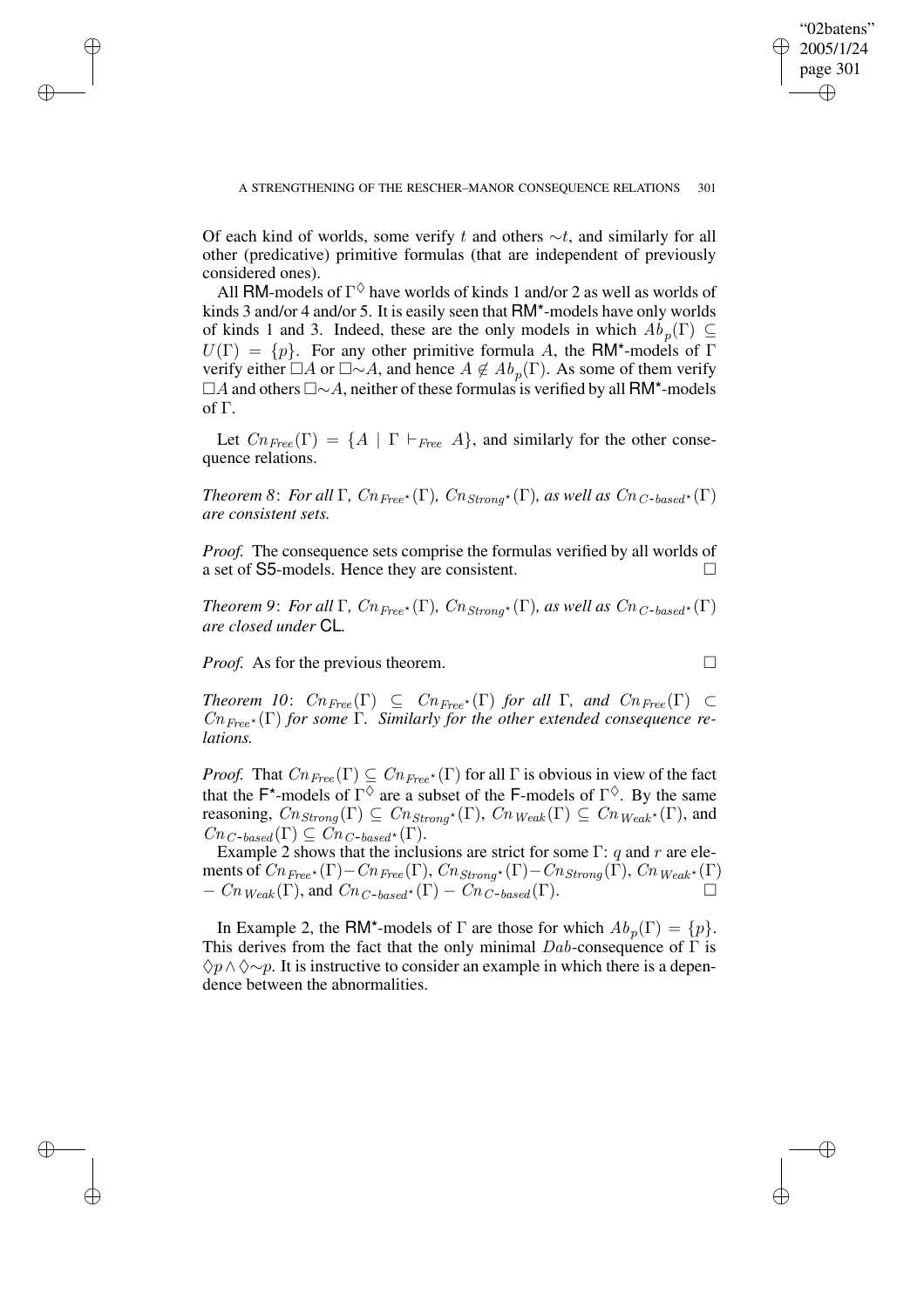✐

#### 302 DIDERIK BATENS

Example 3. Let  $\Gamma = \{\sim p \land s, \sim q, p \lor q, r\}$ . The *MCS* are  $\{\sim p \land s, \sim q, r\}$ ,  $\{\sim p \land s, p \lor q, r\}$  and  $\{\sim q, p \lor q, r\}$ . The only minimal Dab-consequence of  $\Gamma$  is  $Dab\{p,q\}$  and  $\tilde{U}(\Gamma) = \{p,q\}$ . There are three kinds of worlds that verify one of the *MCS*:

- (1)  $p, \sim q, r, s$
- (2)  $p, \sim q, r, \sim s$
- (3)  $\sim p, q, r, s$
- $(4) \sim p, \sim q, r, s$

The RM-models of  $\Gamma^{\diamondsuit}$  have worlds of kinds 1 and/or 2, worlds of kind 3, as well as worlds of kind 4. RM\*-models have only worlds of kinds 1, 3, and 4. Indeed, these are the only models in which  $Ab_p(\Gamma) \subseteq U(\Gamma) =$  $\{p, q\}$ . Remark that s is a Weak consequence, but not a Free, Strong, or C-based consequence of  $\Gamma$ . However, s is a Free<sup>\*,7</sup> Strong<sup>\*</sup>, and C-based<sup>\*</sup> consequence of  $\Gamma$ .

As appears from Examples 2 and 3, the restriction to RM\*-models warrants that all primitive formulas that do not belong to  $U(\Gamma)$  are either all true in all worlds of the model or all false in all worlds of the model. If, for some primitive formula  $A \notin U(\Gamma)$ ,  $\Gamma^{\diamondsuit}$  does not have RM-models that verify  $\Box A$ (respectively  $\square \sim A$ ), then all RM<sup>\*</sup>-models verify  $\square \sim A$  (respectively  $\square A$ ), and hence  $\sim A$  (respectively A) is a Free\*, Strong\*, and C-based\* consequence of Γ. It is interesting to see that this leads to a stepwise restriction on the models. In Example 2,  $U(\Gamma) = \{p\}$ . Some RM-models of the premises verify  $\Box q$ , and none verify  $\Box \sim q$ . The effect is that all RM\*-models of the premises verify  $\Box q$ . Among RM-models of the premises that verify  $\Box q$ , some verify  $\Box r$  and none verify  $\Box \sim r$ . As a result, all RM\*-models of the premises verify  $\Box r$ . So, notwithstanding the fact that some RM-models of the premises verify  $\Box \sim r$ , all RM<sup>\*</sup>-models of the premises verify  $\Box r$ .

I now return to the considered application context, and spell out the precise interpretation of the extension. What is clear by now is this: if  $A$  is derivable from a participant's claims, and all primitive subformulas in A are reliable (not suspect), then A is implicitly agreed upon by all participants. The reliability of the primitive subformulas functions here as an explication of the vague phrase "is contradicted." Example 3 nicely illustrates why we need to proceed in terms of Dab-formulas — *disjunctions* of abnormalities — rather than in terms of abnormalities. In that example, there is disagreement about either  $p$  or  $q$ , but we do not have sufficient information to decide about which one, and hence both  $p$  and  $q$  are unreliable.

✐

✐

✐

<sup>&</sup>lt;sup>7</sup> That s is a Free\*-consequence of  $\Gamma$  is mentioned here for the sake of completeness, but cannot be seen from the listed kinds of worlds. The F-models of Γ need not verify a *MCS* of Γ, but all verify  $\Box r$  — this leaves us with eight kinds of worlds of the sort mentioned in the list. The F<sup>\*</sup>-models of Γ moreover all verify  $\square s$  — this leaves us with four kinds of worlds.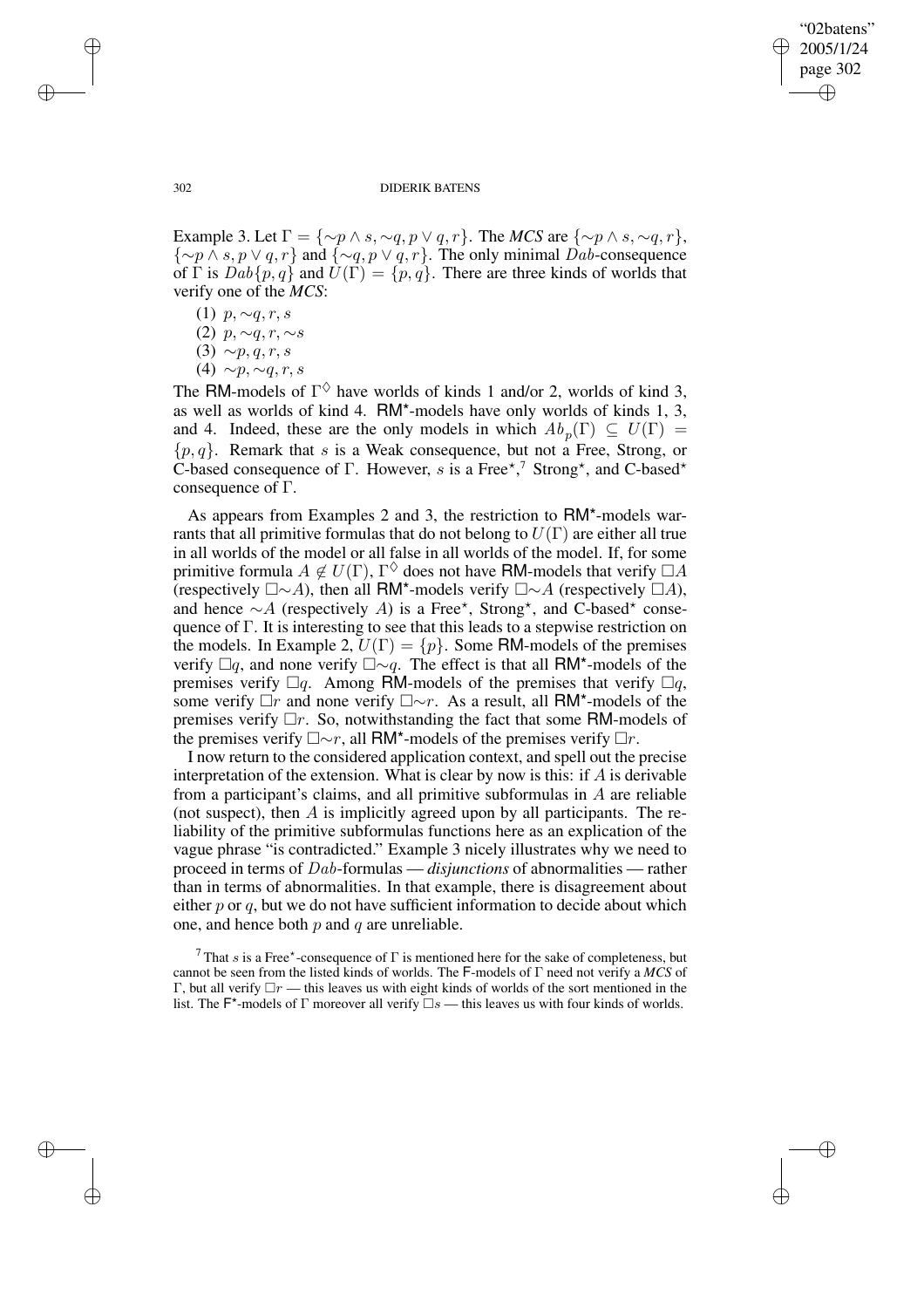*"02batens" 2005/1/24 page 303* ✐ ✐

✐

✐

The claims implicitly agreed upon by all participants should obviously be closed under CL and they are, as appears from Theorem 9. This is illustrated by Example 2: the participants implicitly agree on  $r$  because it is a CL-consequence of two formulas, q and  $\sim q \vee r$ , that are asserted by different participants, but that all participants implicitly agree upon. However, implicit agreement cannot be expressed in terms of the participants' claims only. Consider the following example.

Example 4. Let  $\Gamma = \{p \land q, \sim p, s \land (p \lor r)\}\$ . The *MCS* are  $\{p \land q, s \land (p \lor r)\}\$ and  $\{\sim p, s \wedge (p \vee r)\}\$ , and  $U(\Gamma) = \{p\}$ . The kinds of worlds:

(1)  $p, q, r, s$ 

✐

✐

✐

✐

- (2)  $p, q, \sim r, s$
- (3)  $\sim p, q, r, s$ (4)  $\sim p, \sim q, r, s$
- 

The RM-models of  $\Gamma^{\diamondsuit}$  have worlds of kinds 1 and/or 2 as well as worlds of types 3 and/or 4. RM\*-models have only worlds of types 1 and 3. Remark that q and r are not Free, Strong, or C-based consequences of  $\Gamma$ , but they are Free<sup> $\vec{\star}$ </sup>, Strong<sup>\*</sup>, and C-based<sup>\*</sup> consequences of  $\Gamma$ .

The interesting formula is  $r$ . No participant states  $r$ . The only participant that even mentions r is the one stating  $s \wedge (p \vee r)^{s}$ . But that formula and its conjunct  $p \vee r$  contain the unreliable primitive subformula p. It follows that there is no implicit agreement on  $p \vee r$ . So, where does the implicit agreement on  $r$  derive from? The answer is simple: the consistent subgroup represented by the *MCS* {∼p, s  $\land$  (p  $\lor$  r)} states r.

So, in line with the Rescher–Manor approach, the extensions proceed in terms of *MCS*. The set of formulas implicitly agreed upon by all participants is the CL-deductive closure of the unsuspect formulas (those that contain no unreliable primitive subformulas) that are (implicitly or explicitly) stated by a consistent subgroup.

Incidentally, this is a major difference with the adaptive logic AJ that Joke Meheus defines from  $\overline{D2}$  in  $[12]$ .<sup>9</sup> There, the 'consistent core' is the CLdeductive closure of the unsuspect formulas stated by some *participant* this does not include  $r$  in the last example. In the present paper, the consistent core is the CL-deductive closure of the unsuspect formulas stated by a consistent *subgroup*.

<sup>8</sup> There might be several participants stating precisely the same things. Whether this is so would only show in a multiset.

 $9$  There are some minor differences, for example that AJ, in line with D2, delivers triviality if there is a self-inconsistent premise.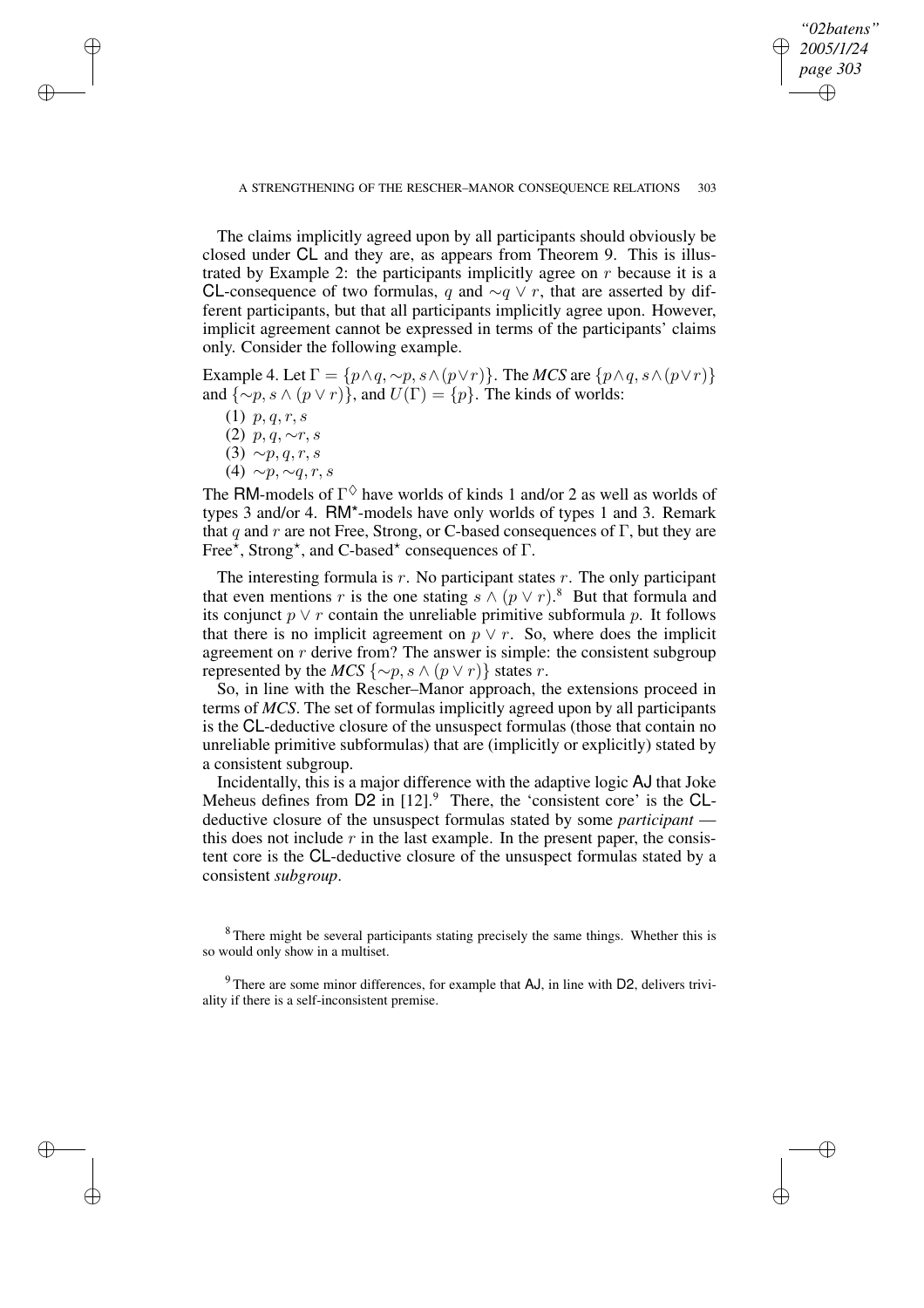### "02batens" 2005/1/24 page 304 ✐ ✐

✐

✐

#### 304 DIDERIK BATENS

### 6. *The Argued Consequence Relation*

We have already seen that the Argued consequence relation warrants neither consistency nor closure under CL. Of course, it is simple enough to define an 'extension' of it:

 $Definition 25: \Gamma \vdash_{Argued^{\star}} A \text{ iff } \Gamma^{\diamondsuit} \models_{\mathsf{RM}^{\star}} \diamondsuit A \text{ and } \Gamma^{\diamondsuit} \not\models_{\mathsf{RM}^{\star}} \diamondsuit \sim A$ .

However, the Argued\* consequence relation does not always extend the Argued consequence relation as appears from:

Example 5. Let  $\Gamma = \{p \land q, \sim p \land (r \lor \sim q)\}.$  The *MCS* are  $\{p \land q\}$  and  $\{\sim p \wedge (r \vee \sim q)\}\$ , and  $U(\Gamma) = \{p\}$ . The types of worlds if we consider only the letters  $p, q$ , and  $r$ :

 $(1)$  p, q, r (2)  $p, q, \sim r$ (3)  $\sim p, q, r$ (4)  $\sim p, \sim q, r$ (5) ∼p, ∼q, ∼r

The RM-models of  $\Gamma^{\diamondsuit}$  have worlds of types 1 and/or 2 as well as worlds of types 3 and/or 4 and/or 5. RM\*-models have only worlds of types 1 and 3.

The selection leads to a gain:  $r$  is not an Argued consequence, but is an Argued<sup>\*</sup>-consequence of Γ. The selection also leads to a loss:  $\sim p \vee \sim r$  is an Argued consequence, but is not an Argued? -consequence of Γ.

In other words, we do *not* have  $Cn_{Argued}(\Gamma) \subseteq Cn_{Argued}(\Gamma)$ . Something very simple is going on here. A is an Argued consequence of  $\Gamma$  iff A is and  $\sim$  A is not a Weak consequence of Γ; A is an Argued\* consequence of Γ iff A is and  $\sim$  A is not a Weak<sup>\*</sup> consequence of Γ. As the Weak<sup>\*</sup> consequence in general extends the Weak consequence set, the transition from Arguedconsequences to Argued\*-consequences involves a gain as well as a loss.

All this is not very important for the present application context. I did not find any sensible interpretation for the Argued consequence relation anyway, and the same holds for the Argued<sup>\*</sup> consequence relation. Moreover, the gain obtained by the transition from the Strong consequence relation to the Strong\* consequence relation, seems to offer everything one might hope to obtain from the Argued consequence relation. Another aspect that makes Strong\* consequence sets interesting is that, unlike Argued and Argued\* consequence sets, they are, for any set of premises, consistent and closed under CL.

In the following section, where I list the dynamic proof theories for the original and extended Rescher–Manor consequence relations, I include the proof theory for the Argued and Argued\* consequence relations.

✐

✐

✐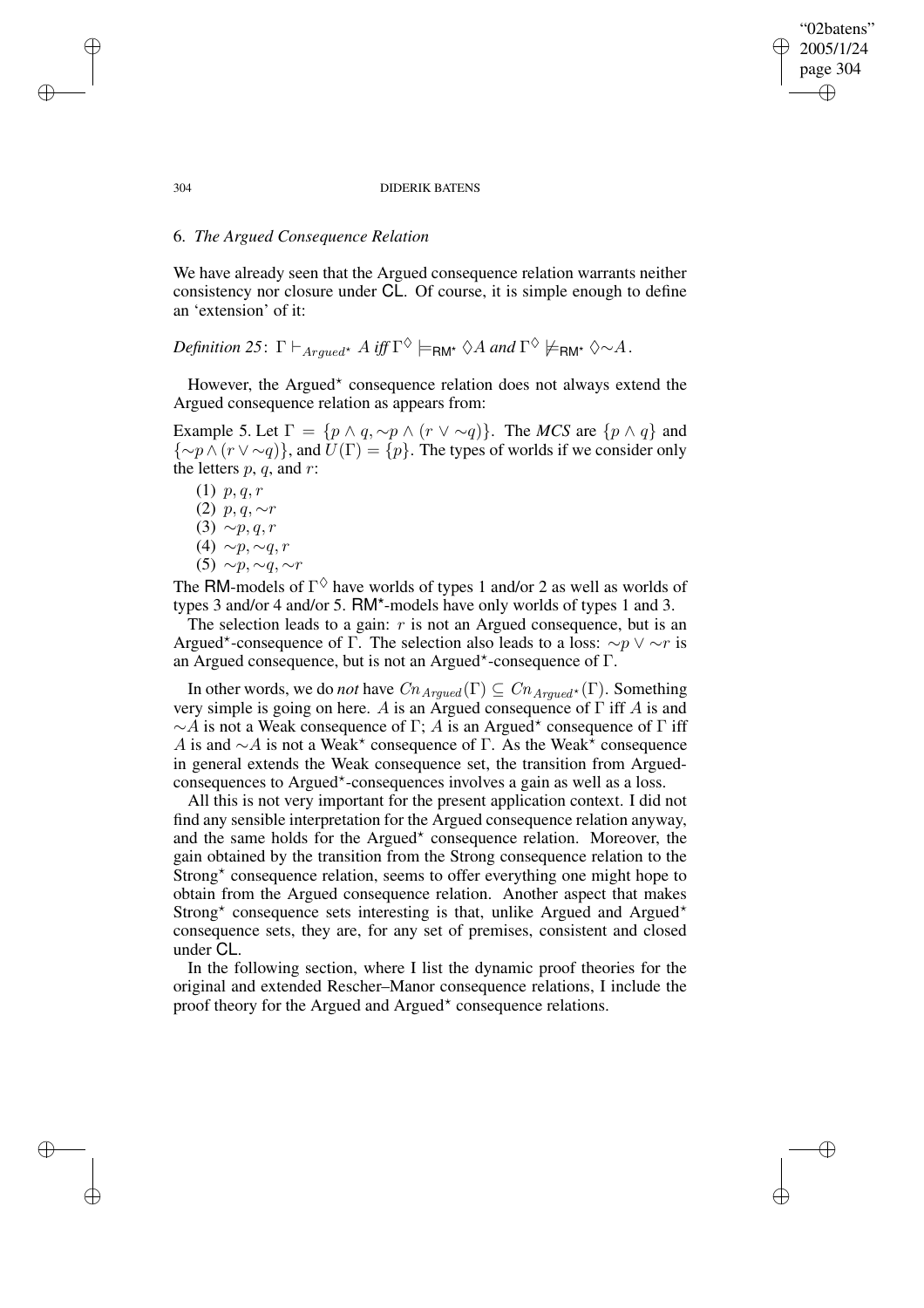✐

# 7. *Dynamic Proof Theory*

✐

✐

✐

✐

For those not familiar with dynamic proofs, I briefly mention some basics. A line in a proof consists of five elements: (i) a line number, (ii) the wff derived, (iii) the numbers of the lines from which the wff is derived, (iv) the rule applied, and (v) *the condition* of the line (usually a set of formulas). A line is called *unconditional* iff its condition is ∅; otherwise it is called conditional.

Apart from the rules for adding lines to a proof, there is a definition of the lines that are *marked* at a stage of the proof. Whether a line is marked depends on its condition and on the formulas derived in the proof at the stage.

A formula A is *finally derived* at a stage iff it occurs in an unmarked line i at the stage and, whenever  $i$  is marked in an extension of the proof, it is nonmarked in a further extension.  $\Gamma \vdash_{\mathsf{L}} A$  denotes that A is finally derivable from Γ by the adaptive logic L. That  $\Gamma \vdash_{\mathsf{L}} A$  iff  $\Gamma \models_{\mathsf{L}} A$  indicates that the proof theory is sound and complete with respect to the semantics. To save some space, I skip the soundness and completeness proofs. They are straightforward in view of previous results on adaptive logics.

Let  $\Lambda(\Gamma)$  denote the conjunction of the members of the finite set  $\Gamma$ .

Let us first consider the original Rescher–Manor consequence relations. The condition of a line is always a set of premises. The common rules are the premise rule and the unconditional rule (which does not introduce a new condition):

- PREM Any  $\Diamond A \in \Gamma^{\Diamond}$  may be added to the proof with the justification PREM and  $\{A\}$  as its condition.
- RU If  $B_1, \ldots, B_n \vdash_{\mathsf{S5}} A$  ( $n \geq 0$ ), and  $B_1, \ldots, B_n$  occur in the proof with, respectively, the conditions  $\Delta_1, \ldots, \Delta_n$ , then one may add A to the proof with the condition  $\Delta_1 \cup \ldots \cup \Delta_n$ .

That even premise lines are conditional is the result of the fact that  $A \in \Gamma$ is not even a Weak consequence of  $\Gamma$  unless A is self-consistent. If  $n = 0$  in RU, A is a S5-theorem and hence is derivable on an *unconditional* line.

For the Weak consequence relation, we need the following conditional rule:

RCW From  $\Diamond A$  on the condition  $\Delta$  and  $\Diamond B$  on the condition  $\Theta$ , to derive  $\Diamond(A \land B)$  on the condition  $\Delta \cup \Theta$ .

A line with  $\Delta$  as fifth element is *marked* iff  $\sim \Diamond \wedge (\Delta)$  has been derived on an unconditional line — in other words, iff  $\sim \Diamond \bigwedge(\Delta)$  is a S5-theorem.

In view of Theorem 2, we are only interested in derived formulas of the form  $\Diamond A$ . It is easily seen (i) that such a formula is derivable iff it is derivable on a condition  $\{B_1, \ldots, B_n\} \subseteq \Gamma$ , and (ii) that this is the case iff  $B_1, \ldots, B_n \vdash_{\text{CL}} A$ . The line will *not* be marked in any extension of the proof iff  ${B_1, \ldots, B_n}$  is consistent, in other words iff A is a CL-consequence of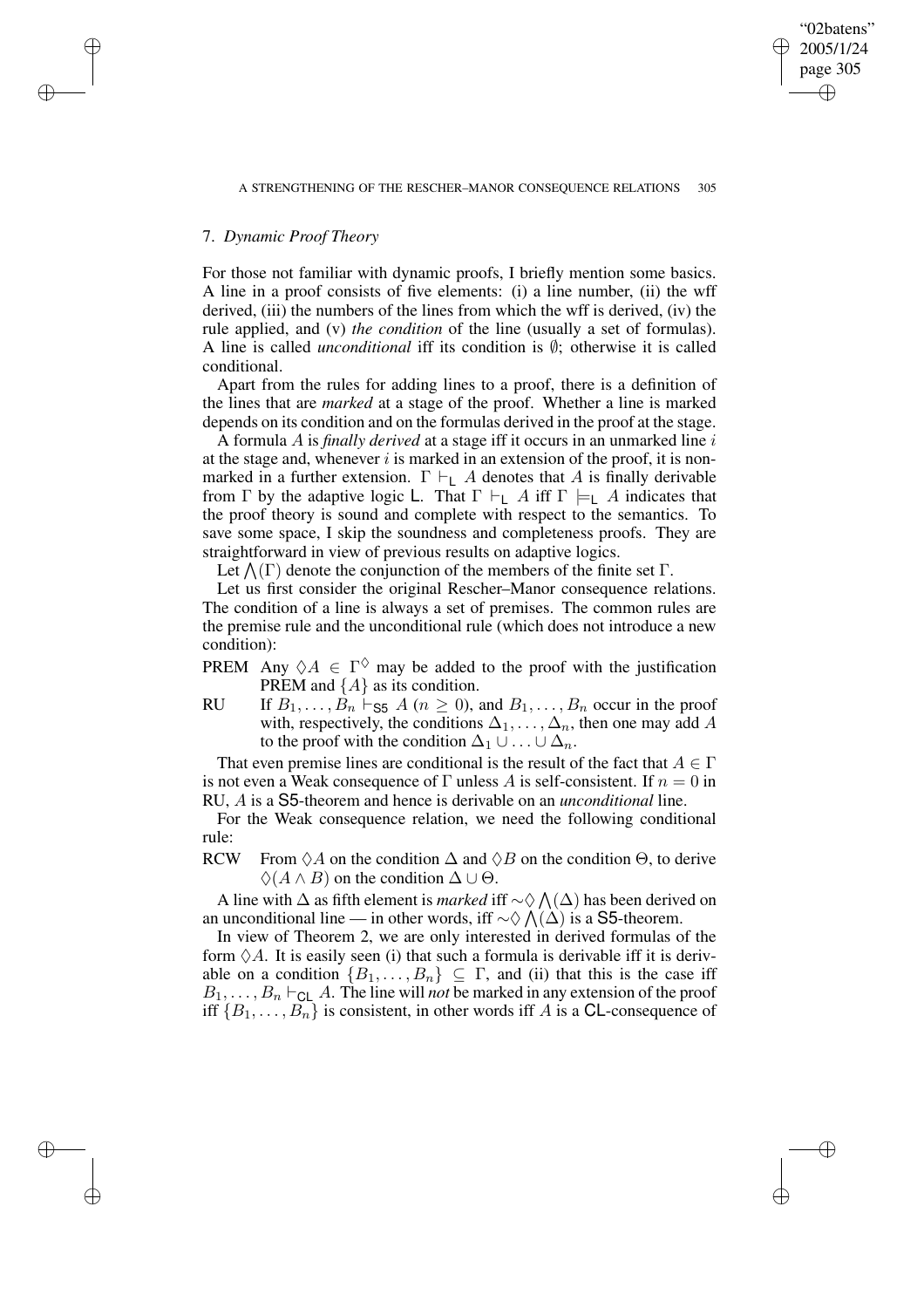### "02batens" 2005/1/24 page 306 ✐ ✐

✐

✐

#### 306 DIDERIK BATENS

a *MCS* of Γ. I leave it to the reader to apply the same form of analysis to the subsequent proof theories.<sup>10</sup>

For the Strong consequence relation, the proofs are governed by RCW together with $11$ 

RCS From  $\Diamond A$  on the condition  $\Delta$ , to derive  $\Box A$  on the condition  $\Delta$ .

It is useful to apply the following derivable thickening rule:

Th From  $\Diamond A$  on the condition  $\Delta$ , to derive  $\Diamond A$  on the condition  $\Delta \cup \Theta$ .

Marking is most easily introduced in two steps. A line is W-marked iff it is marked for the Weak consequence relation. A W-unmarked line at which  $\Box A$  has been derived by RCS on a condition  $\Delta$  is S-marked iff, for some condition  $\Theta$  of a W-unmarked line, there is no W-unmarked line at which  $\Box A$  has been derived on condition  $\Theta \cup \Theta'$  (for some  $\Theta' \supseteq \emptyset$ ).<sup>12</sup> Any line that is derived from a S-marked line is itself S-marked. A line is marked iff it is either W-marked or S-marked.

For the Free consequence relation, the proofs are governed by RCW together with

RCF From  $\Diamond A$  on the condition  $\Delta$ , to derive  $\Box A$  on the condition  $\Delta$ .

A line is W-marked iff it is marked for the Weak consequence relation. A line at which  $\Box A$  has been derived on the condition  $\Delta$  is F-marked iff there is a  $\Theta \subseteq \Gamma$  such that  $\sim \Diamond \bigwedge (\Theta \cup \Delta)$  occurs in the proof in an unconditional line, and  $\sim \Diamond \bigwedge(\Theta)$  does not occur in the proof in an unconditional line. Any line that is derived from a F-marked line is itself F-marked. A line is marked iff it is either W-marked or F-marked.

For the C-based consequence relation, the proofs are governed by RCW and RCC, which actually is just like RCS unless that the modality is different:

RCC From  $\Diamond A$  on the condition  $\Delta$ , to derive  $\Box_{\Gamma} A$  on the condition  $\Delta$ .

 $10$  A central difference is that, although there is no positive test for the Weak consequence relation, it is monotonic. The other consequence relations are non-monotonic.

 $11$  Although the rule RCS does not explicitly introduce a new condition, it may be considered as a conditional rule. Indeed, lines at which formulas of the form  $\Box A$  are derived are subject to stricter marking conditions — see below in the text — than lines at which formulas of the form  $\Diamond A$  are derived. Similarly for other rules below.

<sup>12</sup> Hence, the line will not be S-marked in some extension of the proof iff  $A$  is a CLconsequence of each *MCS* of Γ. Most lines with  $\Box A$  as second element are S-marked when they are introduced; they are unmarked if the condition is fulfilled at a later stage. If a further premise is introduced in the proof by PREM, all lines in which  $\Box A$  was derived will be Smarked. The marks may be removed after an application of rule Th, but some of the lines may be W-marked at a later stage of the proof.

✐

✐

✐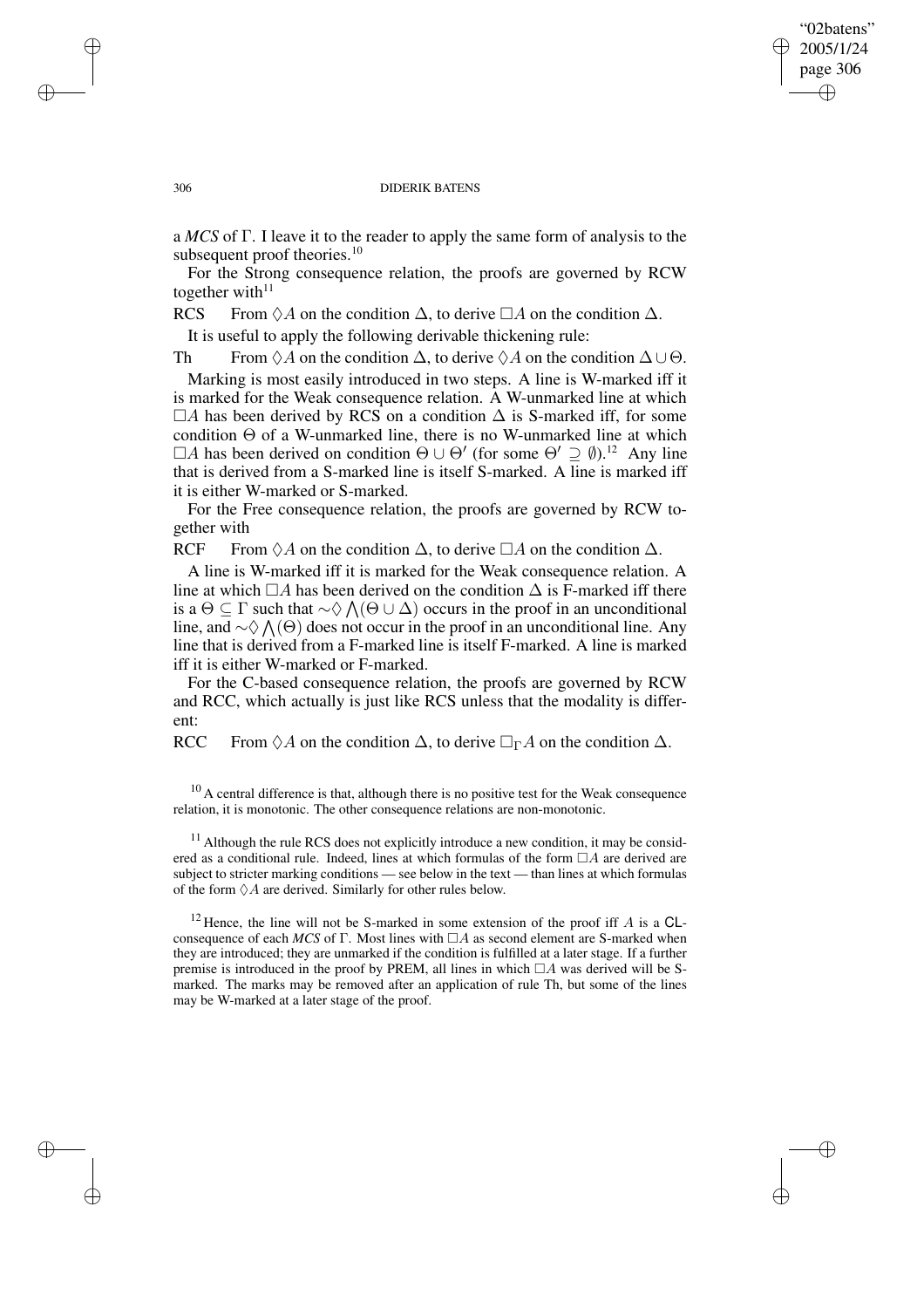"02batens" 2005/1/24 page 307

✐

✐

✐

✐

Here too, the derivable thickening rule Th is useful. Where  $B$  is a wff, let  $\#_{\Gamma}(\Delta) = 0$  iff  $\Delta \nsubseteq \Gamma$ ; otherwise let  $\#_{\Gamma}(\Delta)$  be the cardinality of  $\Delta$ .

A line is W-marked iff it is marked for the Weak consequence relation. A W-unmarked line at which  $\Box_{\Gamma} A$  has been derived by RCC on some condition  $\Delta$ , is C-marked iff, for some condition  $\Theta$  of a non-W-marked line in the proof, (i)  $\#_{\Gamma}(\Delta) < \#_{\Gamma}(\Theta)$  or (ii)  $\#_{\Gamma}(\Delta) = \#_{\Gamma}(\Theta)$  and  $\Box A$  has not been derived on the condition Θ. Any line that is derived from a C-marked line is itself C-marked. A line is marked iff it is either W-marked or C-marked.

For the Argued consequence relation, the proofs are governed by RCW.

A line is W-marked iff it is marked for the Weak consequence relation. If two lines that are not W-marked, contain  $\Diamond A$  and  $\Diamond \sim A$  as their second elements respectively, then both lines are A-marked. A line is marked iff it is either W-marked or A-marked.

We now come to the extended consequence relations. In these proofs, the condition is a couple of sets: the first set contains premises, the second primitive formulas.

The common rules are

✐

✐

✐

✐

- PREM<sup>\*</sup> Any  $\Diamond A \in \Gamma^{\Diamond}$  may be added to the proof with the justification PREM and  $\{\langle A, \emptyset \rangle\}$  as its fifth element.
- $RU^{\star}$ If  $B_1, \ldots, B_n \vdash_{\mathsf{S5}} A$  ( $n \geq 0$ ), and  $B_1, \ldots, B_n$  occur in the proof with, respectively, the conditions  $\langle \Delta_1, \Theta_1 \rangle, \ldots, \langle \Delta_n, \Theta_n \rangle$ , then one may add A to the proof with the condition  $\langle \Delta_1 \cup ... \cup \Delta_n, \Theta_1 \cup \Theta_n \rangle$  $\ldots \cup \Theta_n$ .

Let  $p(A)$  be the set of all primitive formulas that occur in A. For the Weak<sup>\*</sup> consequence relation, we need the following conditional rules:

- RCW<sup>\*</sup> From  $\Diamond A$  on the condition  $\langle \Delta, \Theta \rangle$  and  $\Diamond B$  on the condition  $\langle \Delta', \Theta' \rangle$ , to derive  $\Diamond(A \land B)$  on the condition  $\Diamond \Delta \cup \Delta', \Theta \cup \Theta' \rangle$ .
- RCA From  $\Diamond A$  on the condition  $\langle \Delta, \Theta \rangle$  to derive  $\Box A$  on the condition  $\langle \Delta, \Theta \cup \{p(A)\}\rangle.$

At any stage of the proof, zero or more Dab-formulas are derived in an unmarked line on a condition that has an empty second element. Some of these are minimal at the stage. Let  $U_s(\Gamma^{\diamondsuit})$  be the set of the factors of the minimal Dab-formulas at stage s.

A line with condition  $\langle \Delta, \Theta \rangle$  is marked iff (i) ~ $\diamondsuit \bigwedge(\Delta)$  has been derived on an unconditional line, or (ii)  $\Theta \cap U_s(\Gamma^\diamondsuit) \neq \emptyset$ .

Obviously (i) corresponds to W-marking. The effect of (ii) is that lines at which RCA is applied and lines derived from such lines are marked because they presuppose that the members of  $\Theta$  are reliable with respect to  $\Gamma^{\diamondsuit}$ whereas they actually are not. If  $\Box A$  is derived in an unmarked line by RCA, then, for any derived  $\Diamond B$ ,  $\Diamond (A \land B)$  is derivable. RCA and the connected marking rule warrant that, if someone affirmed  $A$  and no one denied it, then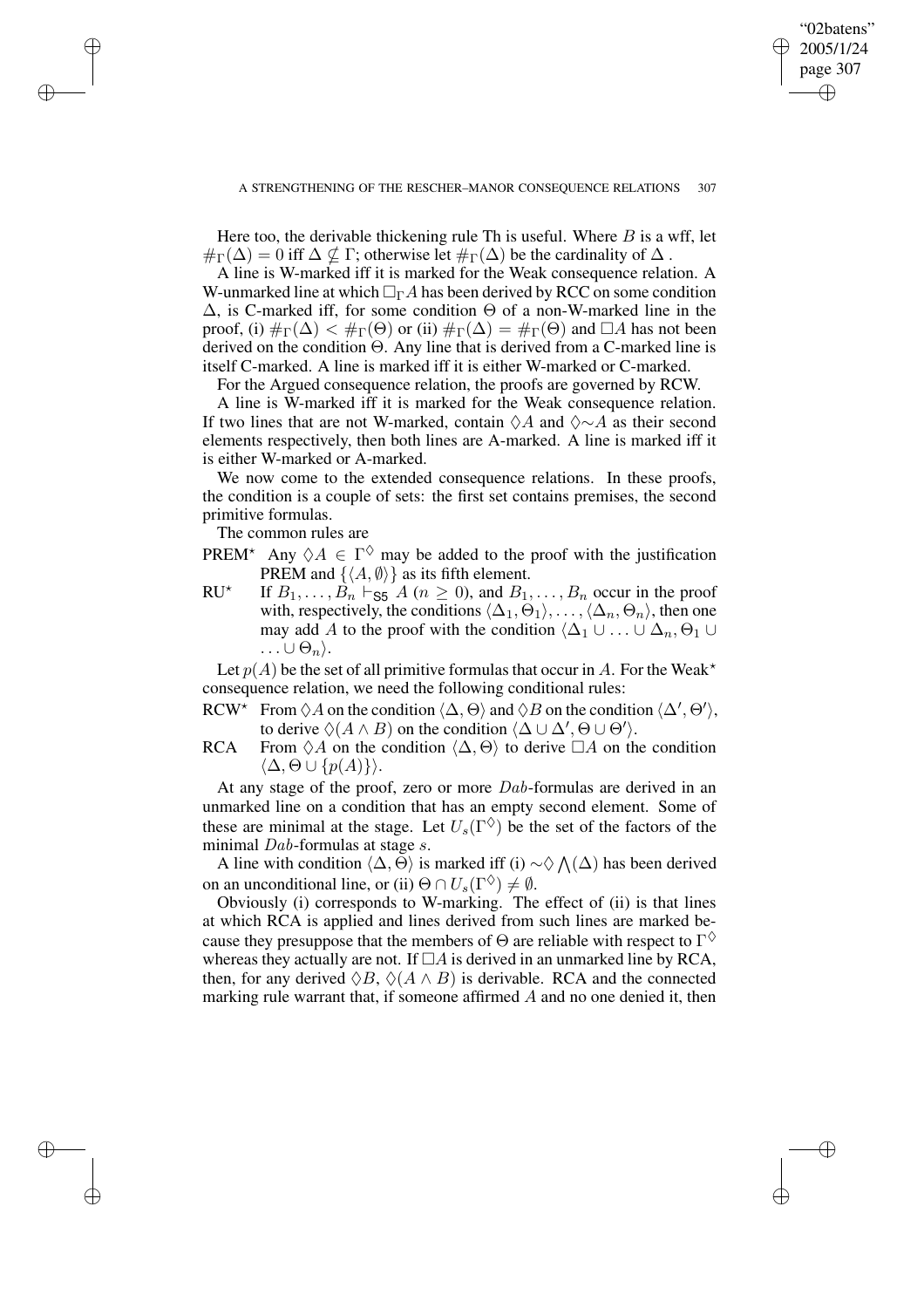✐

#### 308 DIDERIK BATENS

A belongs to the consistent core (is implicitly accepted by all parties in the discussion).

For the Strong\* consequence relation, the specific rules are RCW\* and RCA together with

RCS<sup>\*</sup> From  $\Diamond A$  on the condition  $\langle \Delta, \Theta \rangle$ , to derive  $\Box A$  on the condition  $\langle \Delta, \Theta \rangle$ .

The rule  $Th^*$  is derivable and useful:

Th<sup>\*</sup> From  $\Diamond A$  on the condition  $\langle \Delta, \Theta \rangle$ , to derive  $\Diamond A$  on the condition  $\langle \Delta \cup \overline{\Delta}', \Theta \rangle.$ 

A line is  $W^*$ -marked iff it is marked for the Weak<sup>\*</sup> consequence relation. A W<sup>\*</sup>-unmarked line at which  $\Box A$  has been derived on a condition  $\langle \Delta, \Theta \rangle$ , is S<sup>\*</sup>-marked iff, for some condition  $\langle \Delta', \Theta' \rangle$  of a W<sup>\*</sup>-unmarked line, there is no W<sup>\*</sup>-unmarked line at which  $\Box A$  has been derived on a condition  $\Diamond \Delta' \cup$  $\Delta'', \Theta''$  (for some  $\Delta'' \supseteq \emptyset$  and  $\Theta'' \supseteq \emptyset$ ). Any line that is derived from a S<sup>\*</sup>marked line is itself  $S^*$ -marked. A line is marked if it is either W<sup>\*</sup>-marked or S<sup>\*</sup>-marked.

For the Free\* consequence relation, the proofs are governed by  $RCW^*$  and RCA together with

RCF<sup>\*</sup> From  $\Diamond A$  on the condition  $\langle \Delta, \Theta \rangle$ , to derive  $\Box A$  on the condition  $\langle \Delta, \Theta \rangle$ .

A line is  $W^*$ -marked iff it is marked for the Weak<sup>\*</sup> consequence relation. A W<sup>\*</sup>-unmarked line at which  $\Box A$  has been derived on the condition  $\langle \Delta, \Theta \rangle$ is F<sup>\*</sup>-marked iff there is a  $\Delta' \subseteq \Gamma$  such that  $\sim \Diamond \bigwedge (\Delta' \cup \Delta)$  occurs in the proof on the condition  $\langle \emptyset, \emptyset \rangle$ , and  $\sim \Diamond \bigwedge(\Delta')$  does not occur in the proof on the condition  $\langle \emptyset, \emptyset \rangle$ . Any line that is derived from a F<sup>\*</sup>-marked line is itself  $F^*$ -marked. A line is marked if it is either W<sup>\*</sup>-marked or  $F^*$ -marked.

For the C-based\* consequence relation, the proofs are governed by  $RCW^*$ , RCA, and RCC<sup>\*</sup>, which again is just like  $\angle RCS^*$  except for the modality:

RCC<sup>\*</sup> From  $\Diamond A$  on the condition  $\langle \Delta, \Theta \rangle$ , to derive  $\Box_{\Gamma} A$  on the condition  $\langle \Delta, \Theta \rangle$ .

A line is  $W^*$ -marked iff it is marked for the Weak<sup>\*</sup> consequence relation. A W-unmarked line in which  $\Box_{\Gamma} A$  has been derived by RCC<sup>\*</sup> on a condition  $\langle \Delta, \Theta \rangle$  is C\*-marked iff, for some condition  $\langle \Delta', \Theta' \rangle$  of a W\*-unmarked line in the proof, (i)  $\#_{\Gamma}(\Delta) < \#_{\Gamma}(\Delta')$  or (ii)  $\#_{\Gamma}(\Delta) = \#_{\Gamma}(\Delta')$  and  $\Box A$  has not been derived on some condition  $\langle \Delta', \Theta'' \rangle$  (that is: for that  $\Delta'$  and for an arbitrary  $\Theta'$ ). Any line that is derived from a C<sup>\*</sup>-marked line is itself  $C^*$ -marked. A line is marked if it is either W<sup>\*</sup>-marked or  $C^*$ -marked.

For the Argued\* consequence relation, the proofs are governed by  $RCW*$ and RCA.

A line is  $W^*$ -marked iff it is marked for the Weak<sup>\*</sup> consequence relation. If two W<sup>\*</sup>-unmarked lines contain, respectively,  $\Diamond A$  and  $\Diamond \sim A$  as their second

✐

✐

✐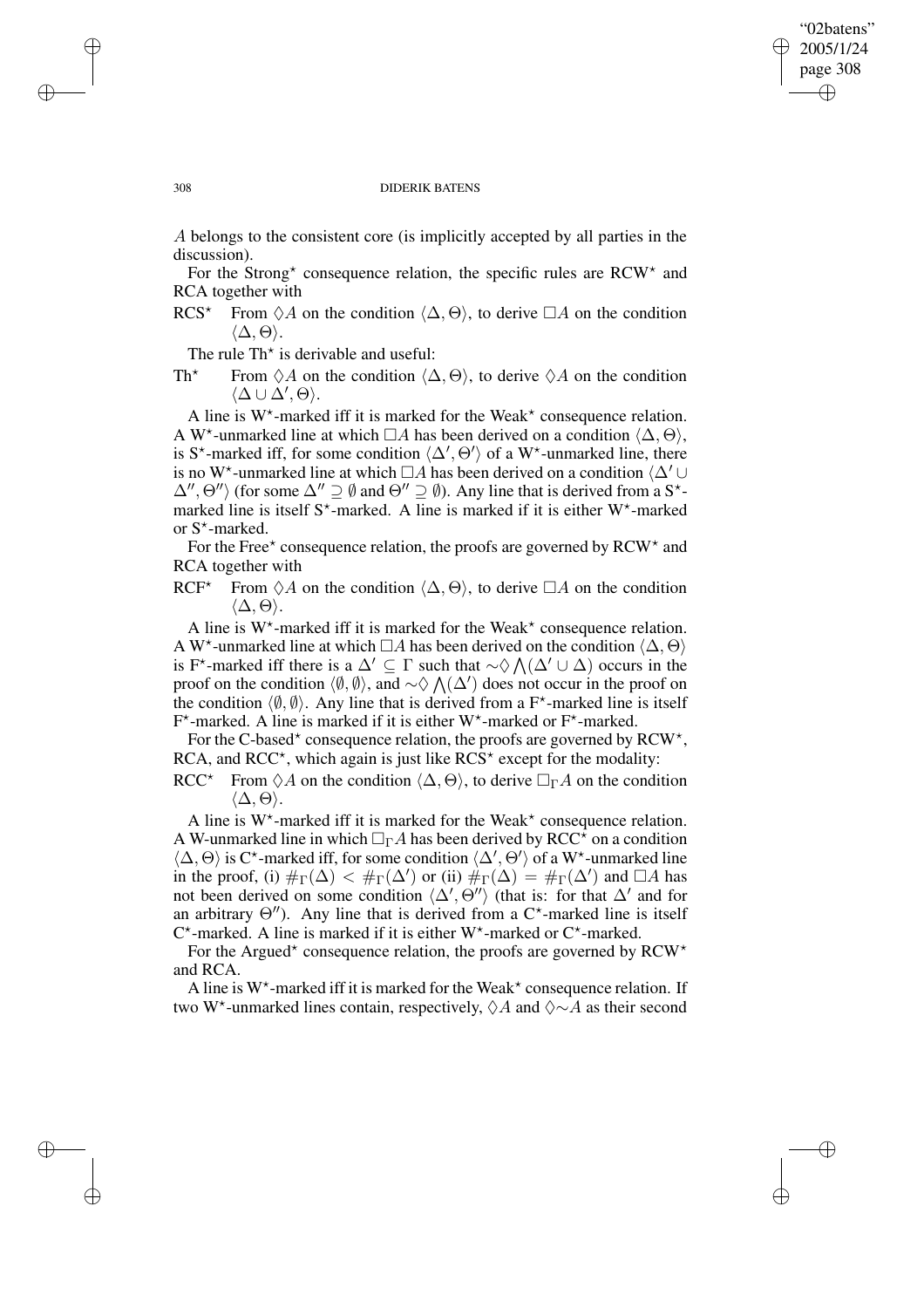✐

elements, then both lines are  $A^*$ -marked. A line is marked if it is either W<sup>\*</sup>-marked or A<sup>\*</sup>-marked.

The marking of lines in proofs for the extended consequence relations depends in part on the second element of the conditions of lines. This is listed  $\hat{i}$  in (ii) of the marking definition for the Weak\* consequence relation. Apart from this, the marking definitions for the extended consequence relations are identical to those for the original ones, except that the formulation is more complex because the condition now is a couple of sets. In other words, the extensions depend fully on RCA and on  $W^*$ -marking.

There is no room for mentioning derivable rules (and shortcuts for marking) in this paper. As usual, these have the advantage to make the proof heuristics more interesting and perspicuous.

### 8. *Some Comments and Open Problems*

✐

✐

✐

✐

We have seen that the starred consequence relations extend the original ones (except for the Argued consequence relation). From a semantic point of view, they reduce to a further selection of the models. From a proof theoretic point of view, they introduce a second condition and a related marking rule. Moreover, there is a clear and intuitive justification for the extensions (in terms of a consistent core). So, both from a technical and from a conceptual point of view, the extensions seem to strengthen the original Rescher–Manor consequence relations in a natural way (except for the Argued consequence relation).

Readers familiar with adaptive logics will have noticed that the specific selection that leads to the extended consequence relations is based on the Reliability strategy and not on the Minimal Abnormality strategy. This leads to easier definitions of marked lines in the proof theories, but there is also a philosophical point to the matter. As is well known, the Minimal Abnormality strategy leads to a richer consequence set for very specific cases. Here is an example in which the difference matters.

Example 6. Let  $\Gamma = \{\sim p \land \sim q, (p \lor q) \land (p \lor r) \land (q \lor r)\}\.$  The *MCS* are  $\{\sim p \land \sim q\}$  and  $\{(p \lor q) \land (p \lor r) \land (q \lor r)\}$ , and  $U(\Gamma) = \{p, q\}$ . There are six kinds of worlds that verify one of the *MCS*:

 $(1) \sim p, \sim q, r$ (2)  $\sim p, \sim q, \sim r$ (3)  $p, q, r$ (4)  $p, q, \sim r$ (5)  $p, ∼q, r$  $(6) \sim p, q, r$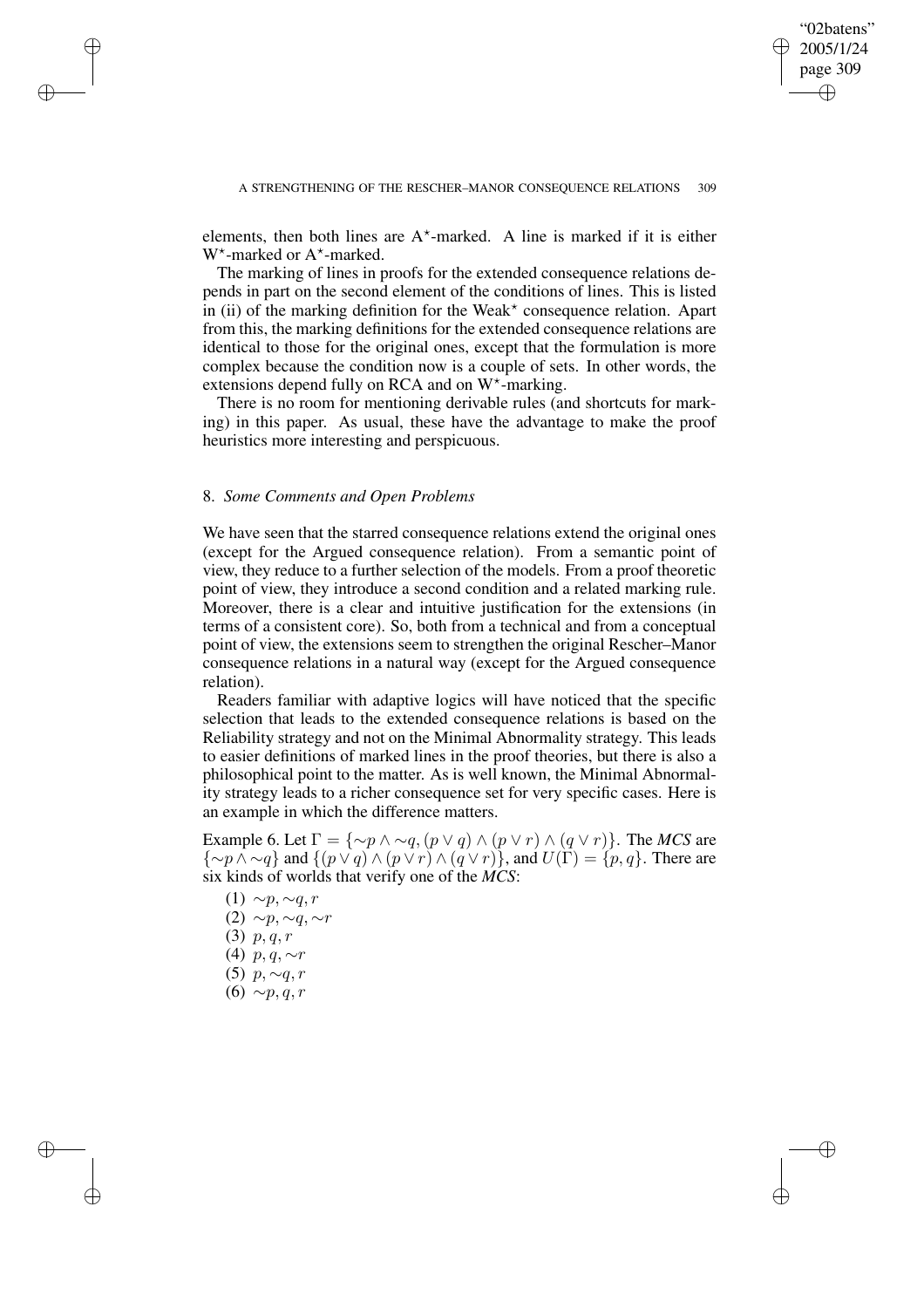"02batens" 2005/1/24 page 310 ✐ ✐

✐

✐

#### 310 DIDERIK BATENS

The RM-models of  $\Gamma^{\diamondsuit}$  have worlds of types 1 and/or 2 as well as worlds of types 3 and/or 4 and/or 5 and/or 6. RM\*-models have only worlds of types 1 together with worlds of type 3 and/or 5 and/or  $6$  — all of these verify  $r$  — or worlds of types 2 and 4 — these verify  $\sim r$ . I leave it to the reader to check that r does not belong to any of the extended consequence sets.

If the RM\*-models are selected by the Minimal Abnormality strategy, only models with  $Ab_p(M) = \{p\}$  or  $Ab_p(M) = \{q\}$  will be selected. Hence some RM\*-models contain only worlds of types 1 and 5, and the others only worlds of types 1 and 6. But then all selected models verify  $\Box r$  as well as  $\Box(\sim p \vee \sim q).$ 

It can easily be shown that, if the extended consequence sets are defined in terms of the Minimal Abnormality strategy, then they are supersets, and for some premises proper supersets, of the extended consequence sets as defined above in terms of the Reliability strategy. While there is no doubt about this, the problem is whether the further extension is justified. Consider again Example 6. The Minimal Abnormality strategy supposes that the two participants disagree about either p or q, *but not about both.* Is it justified to suppose so? The second participant states that at least two of  $\{p, q, r\}$  are true. This is the strongest way, within the present framework, in which the second participant can express *not* to exclude  $p \wedge q$ .

I shall leave the matter here. I do not suggest that further reflection will settle the question about the suitability of the Minimal Abnormality strategy. It rather seems that the relevant arguments refer to features that cannot be expressed within the present framework — see below.

Several open problems deserve to be mentioned. There may be simpler criteria for selecting models. More specifically, there may be criteria that select the RM<sup>\*</sup>-models of Γ directly from the MA-models of Γ, or even from the C-models of Γ, or — the nicest alternative — directly from the S5-models. Similarly for the F\*-models of Γ. Such selection criteria for models will have their counterparts in one-shot marking definitions. A different open problem is whether the present results constitute a maximum. Can the extended consequence relations be further extended in such a way that the consequence sets are consistent and closed under CL, and that the extension is intuitively justified?

Rephrasing the logics presented in this paper in the standard format of [4] would require that the paper be thoroughly rewritten. Except for the C-Based consequence relation, the original ones are characterized by adaptive logics in standard format in [3], where the premise set  $\Gamma$  is 'translated' to  $\{\sim \neg A \mid A \in \Gamma\}$ . Except for the C\*-Based consequence relation, the extended consequence relations can be characterized by adaptive logics in standard format under the present translation of  $\Gamma$  to  $\{\Diamond A \mid A \in \Gamma\}$ . However, this requires a rather different approach from the one in the present

✐

✐

✐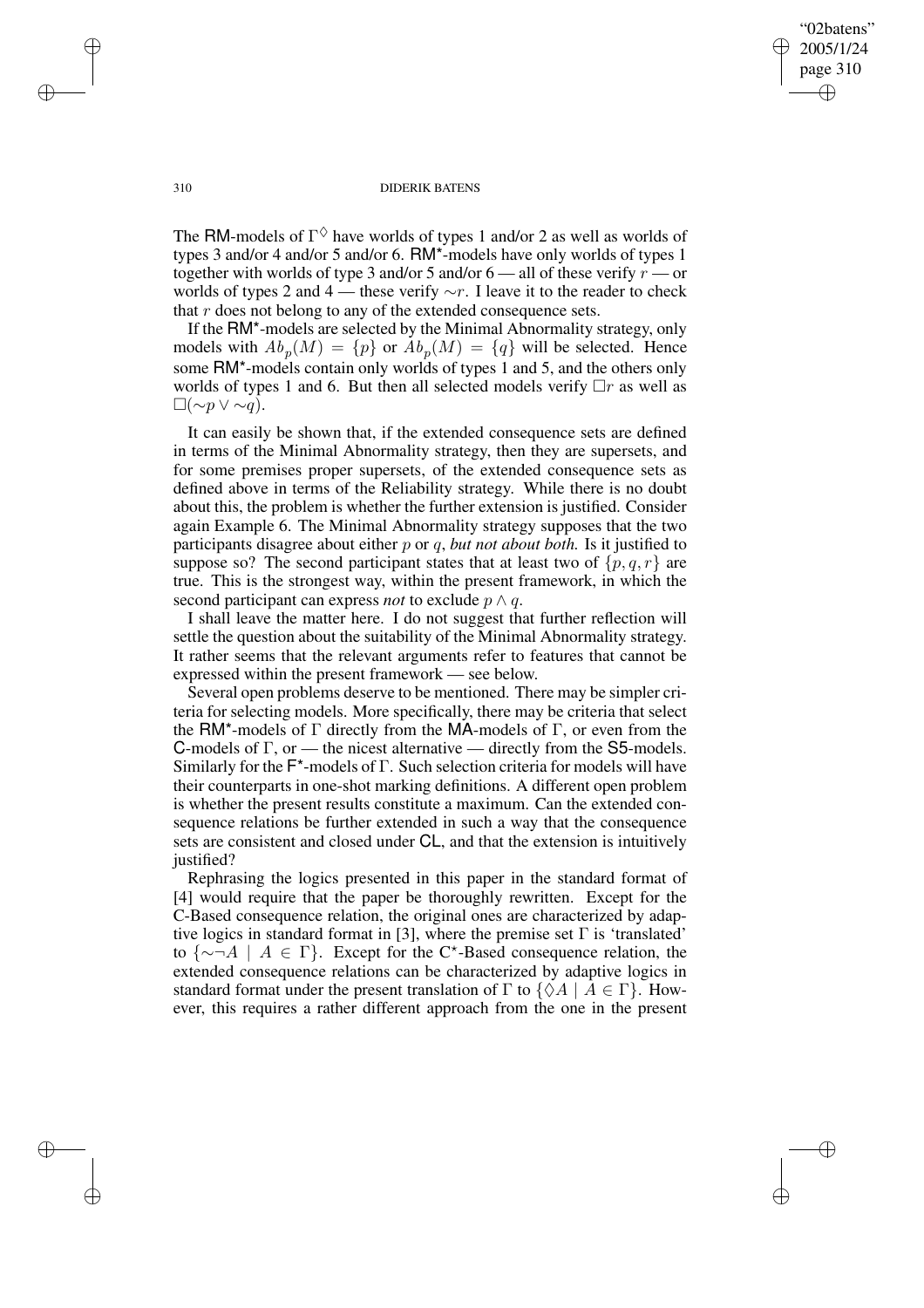✐

#### A STRENGTHENING OF THE RESCHER–MANOR CONSEQUENCE RELATIONS 311

paper. I found no way to present these adaptive logics as natural extensions of those for the original Rescher–Manor consequence relations in terms of that approach — and this was the main point I tried to make in the present paper.

✐

✐

✐

✐

An open problem of a very different sort concerns a more realistic approach to explicit and implicit agreements in discussions. This requires at least the three following changes to the present framework. First, it should be possible for the participants to express lack of knowledge or even lack of agreement. In the present framework, a participant can only express (direct or connected) disagreement with respect to a statement by another participant. In real life discussions, participants often express their lack of support for some statement, even if they explicitly refuse to commit themselves to any (direct or connected) disagreement about the statement. If a participant states q and another participant states  $\sim q \vee r$ , but refuses commitment to q, then  $r$  does not belong to the consistent core. Next, it is required that the statements made by a participant are separated (instead of being given as a conjunction) and that the temporal order of all the statements made during the discussion is taken into account. For example, if one participant states p, and another immediately thereafter states  $p \vee q$ , then the latter statement apparently expresses a refusal to commit to p. If the temporal order is reversed, this needs not be the case: the participant who now first states  $p \vee q$ may consider the participant stating  $p$  as an authority on the matter, and hence agree with  $p$ . Finally, one should take into account that participants may change their minds. Here too the temporal order is essential. As a result, self-inconsistent participants will not be disregarded. Self-inconsistency will rather lead to a revision of a participant's claims. As the present framework (justly and importantly) involves consistent subgroups, this revision will be more sophisticated than the usual mechanisms for belief revision.

As a final remark, let me stress that it was not my intention to defend the Rescher–Manor consequence relations as general inconsistency handling mechanisms. As I have stressed time and again, their application contexts are very restricted. They are justly applied to discussions of the type considered, because in this application context the premises may be constructed as representing clearly distinct sources.

> Centre for Logic and Philosophy of Science Universiteit Gent, Belgium E-mail: Diderik.Batens@UGent.be

# **REFERENCES**

[1] D. Batens. Dialectical dynamics within formal logics. *Logique et Analyse*, 114:161–173, 1986.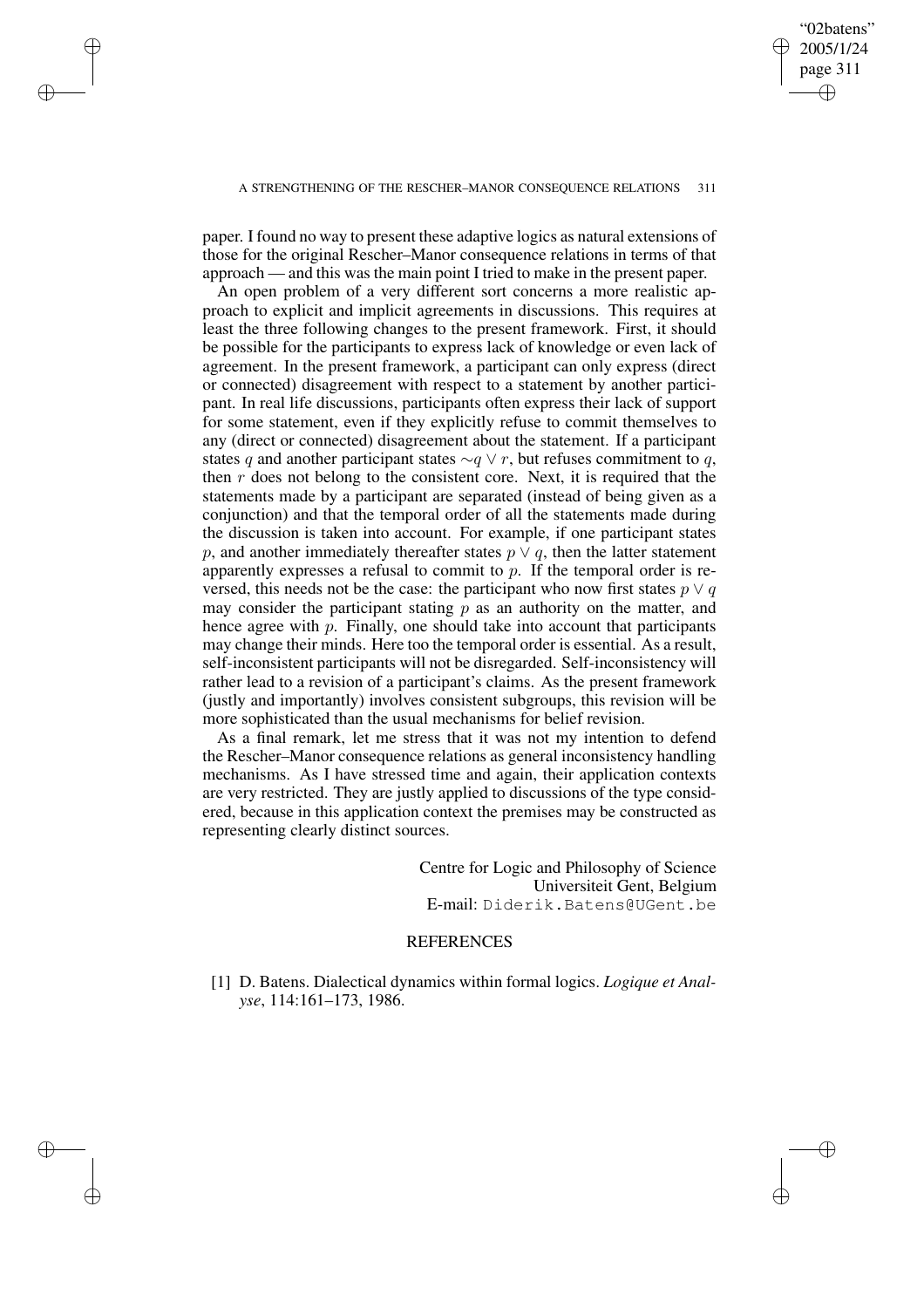### "02batens" 2005/1/24 page 312 ✐ ✐

✐

✐

#### 312 DIDERIK BATENS

- [2] D. Batens. A survey of inconsistency-adaptive logics. In Batens et al. [6], pages 49–73.
- [3] D. Batens. Towards the unification of inconsistency handling mechanisms. *Logic and Logical Philosophy*, 8:5–31, 2000. Appeared 2002.
- [4] D. Batens. A general characterization of adaptive logics. *Logique et Analyse*, 173–175:45–68, 2001. Appeared 2003.
- [5] D. Batens. On some remarkable relations between paraconsistent logics, modal logics, and ambiguity logics. In W. A. Carnielli, M. E. Coniglio, and I. M. Loffredo D'Ottaviano, editors, *Paraconsistency. The Logical Way to the Inconsistent*, pages 275–293. Marcel Dekker, New York / Basel, 2002.
- [6] D. Batens, C. Mortensen, G. Priest, and J. P. Van Bendegem, editors. *Frontiers of Paraconsistent Logic*. Research Studies Press, Baldock, UK, 2000.
- [7] D. Batens and T. Vermeir. Direct dynamic proofs for the Rescher– Manor consequence relations: The flat case. *Journal of Applied Non-Classical Logics*, 12:63–84, 2002.
- [8] S. Benferhat, D. Dubois, and H. Prade. Some syntactic approaches to the handling of inconsistent knowledge bases: A comparative study. Part 1: The flat case. *Studia Logica*, 58:17–45, 1997.
- [9] S. Benferhat, D. Dubois, and H. Prade. Some syntactic approaches to the handling of inconsistent knowledge bases: A comparative study. Part 2: The prioritized case. In E. Orłowska, editor, *Logic at Work. Essays Dedicated to the Memory of Helena Rasiowa*, pages 473–511. Physica Verlag (Springer), Heidelberg, New York, 1999.
- [10] G. Hughes and M. Cresswell. *An Introduction to Modal Logic*. Methuen, London, New York, 1972. First published 1968.
- [11] S. Jaskowski. Propositional calculus for contradictory deductive systems. *Studia Logica*, 24:243–257, 1969.
- [12] J. Meheus. An adaptive logic based on Jaskowski's D2. To appear.
- [13] G. Priest, R. Routley, and J. Norman, editors. *Paraconsistent Logic. Essays on the Inconsistent*. Philosophia Verlag, München, 1989.
- [14] N. Rescher. *Hypothetical Reasoning*. North-Holland, Amsterdam, 1964.
- [15] N. Rescher. *The Coherence Theory of Truth*. Clarendon, Oxford, 1973.
- [16] N. Rescher. *Plausible Reasoning. An Introduction to the Theory and Practice of Plausibilistic Inference*. Van Gorcum, Assen/Amsterdam, 1976.
- [17] N. Rescher and R. Manor. On inference from inconsistent premises. *Theory and Decision*, 1:179–217, 1970.
- [18] L. Verhoeven. All premisses are equal, but some are more equal than others. *Logique et Analyse*, 173–174–175:165–188, 2001. Appeared 2003.

✐

✐

✐